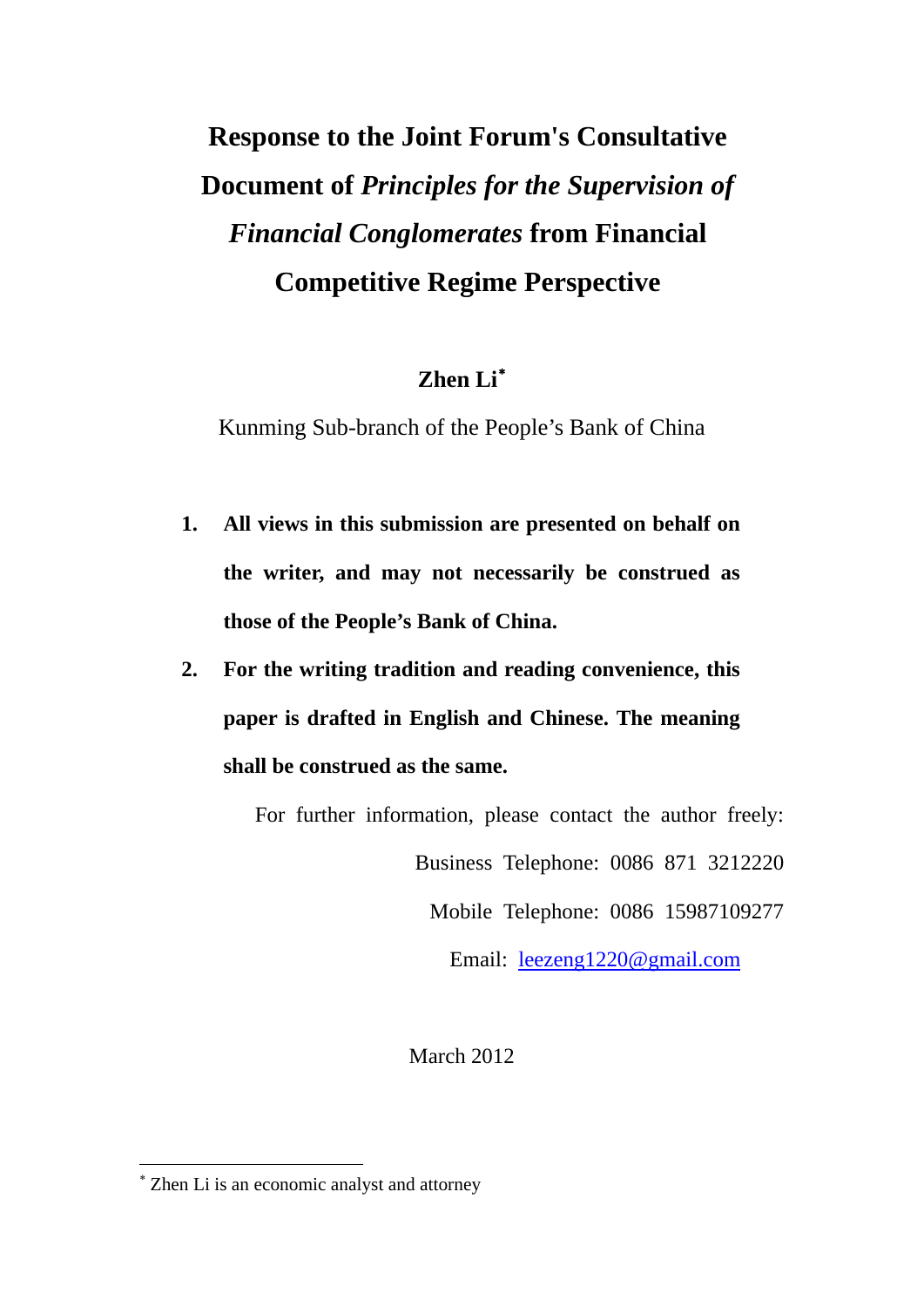# 从金融竞争制度视角评述联合论坛公布的《金融 集团监管原则》征求意见稿

#### 李 震\*

【中国人民银行昆明中心支行】

- **1**、 本文仅代表作者个人观点,并不必然代表中国人 民银行观点。
- **2**、 考虑到行文传统和阅读方便,文章以英文和中文 书写,核心内容一致。

联系方式如下:

工作电话:0086 871 3212220

移动电话:0086 15987109277

电子信箱: leezeng1220@gmail.com

二〇一二年 三月

<span id="page-1-0"></span>李震是经济师、律师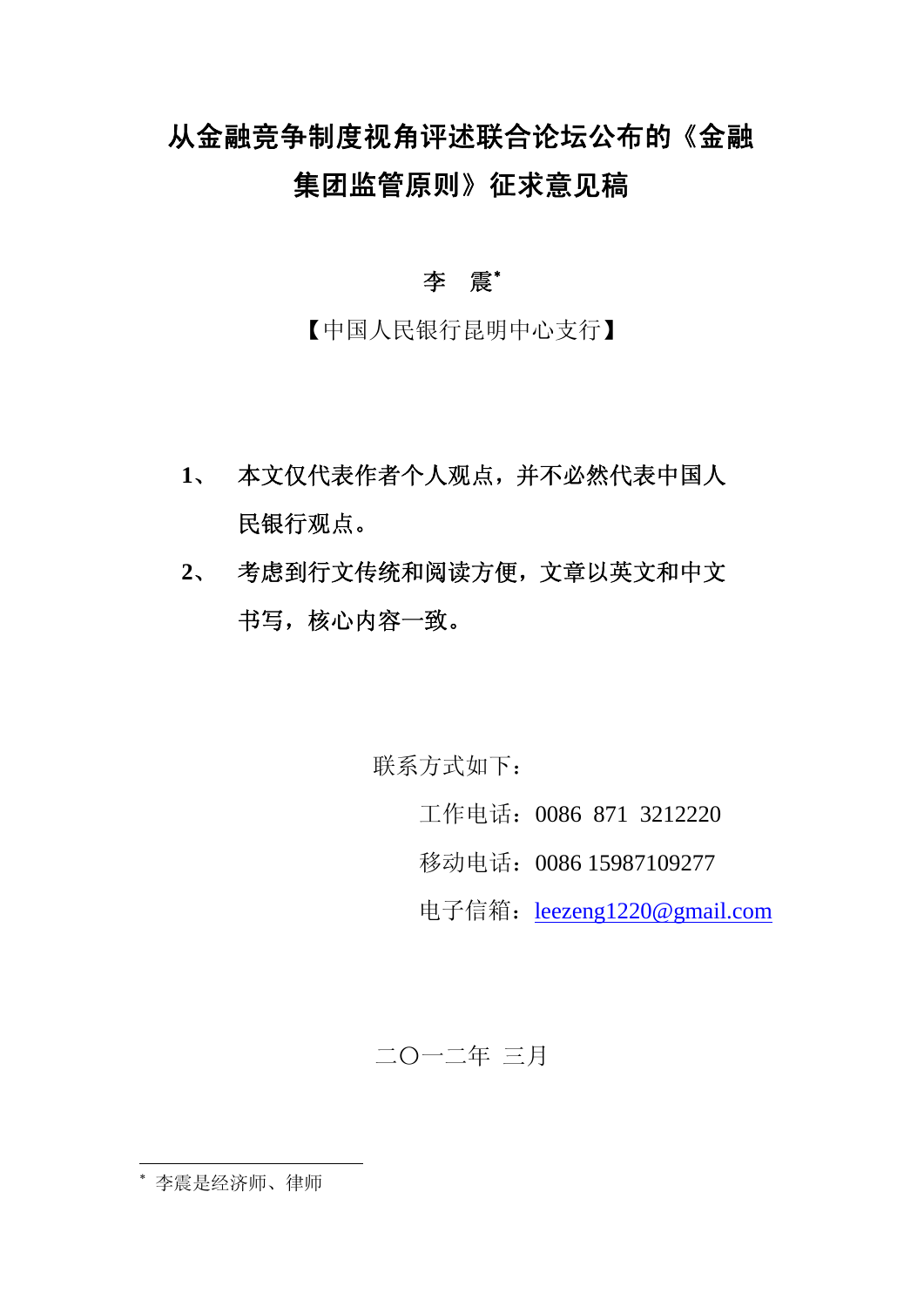## **CONTENTS**

(目 录)

|  |  | VI. Key Affairs about Financial Competitive Regime in China 10 |  |
|--|--|----------------------------------------------------------------|--|
|  |  |                                                                |  |
|  |  |                                                                |  |
|  |  |                                                                |  |
|  |  |                                                                |  |
|  |  |                                                                |  |
|  |  | 五、原 则………………………………………………………………………………18                          |  |
|  |  |                                                                |  |
|  |  |                                                                |  |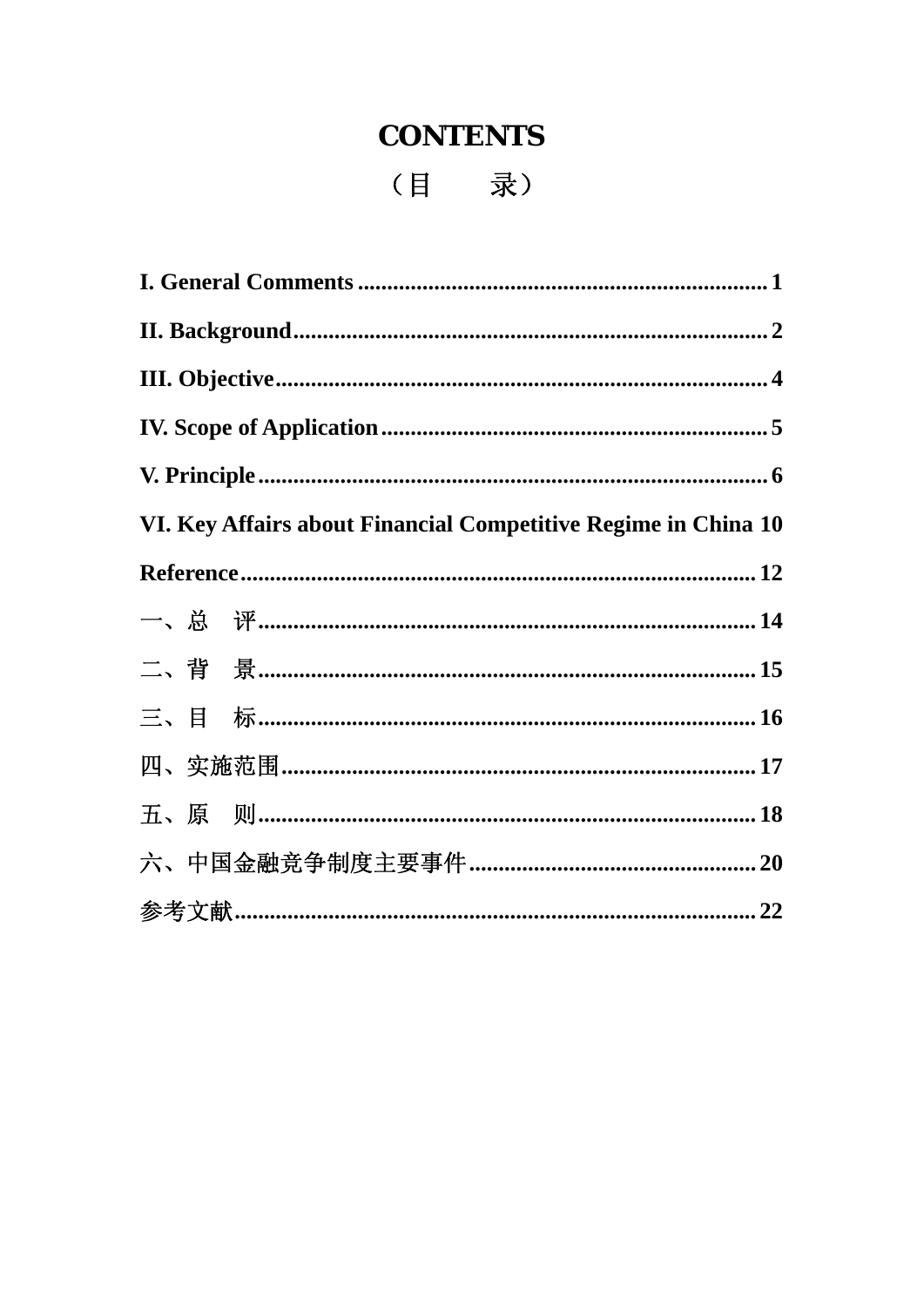## **I. General Comments**

<span id="page-3-0"></span>Dear Sir or Madam:

I welcome the opportunity to provide comments on the December 2011 consultative document on *Principles for the Supervision of Financial Conglomerates* issued by the Joint Forum.

In contemplating the Financial Crisis, the international communities have reached many conclusions. The Joint Forum's consultative document of *Principles for the Supervision of Financial Conglomerates* will play a crucial role for the financial supervisory system. However, unfortunately it should be perceived that the proposal neither pays enough attention to the value of the Financial Competitive Regime (FCR), nor considers broadly the relationship between the competition and the banking supervision.

This comment integrating the FCR is submitted along with relevant suggestions and some key affairs about the FCR in China. It is hopeful that the Joint Forum can consider them in issuing the final document of *Principles for the Supervision of Financial Conglomerates*.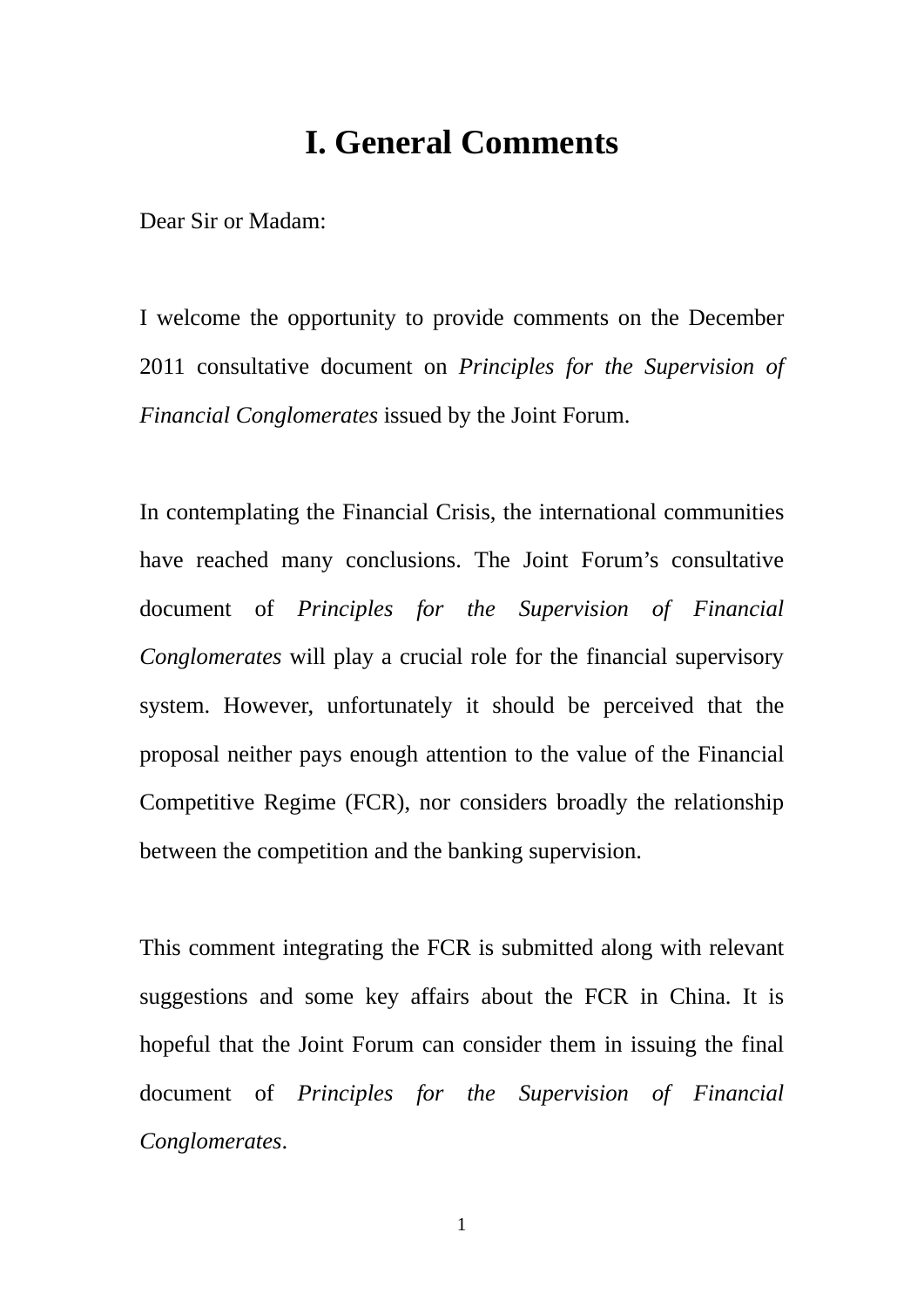## **II. Background**

- <span id="page-4-0"></span>1. Page 1, "In hindsight, the crisis exposed situations in which regulatory requirements and oversight did not fully capture all the activities of financial conglomerates…"
- 1.1 **Comment:** To a large extent, these complex activities aim at enhancing the competitiveness of financial conglomerates. As a result, the international communities should set up the internationally accepted FCR in a short run to strengthen the supervisory efficiency and effectiveness.
- 2. Page 1, "…the holding companies of financial conglomerates."
- 2.1 **Comment:** Before licensing a financial conglomerate, its affiliate or its legal entities, the authorities should assess the impact on competition arising from licensing a new participant in order to avoid excessive concentration or competition distortion in the financial sector.
- 3. Footnote 4, "(iii) provide a basis for increased intensity of supervision and regulation of financial groups, particularly when a group or any of its institutions is identified as systemically important".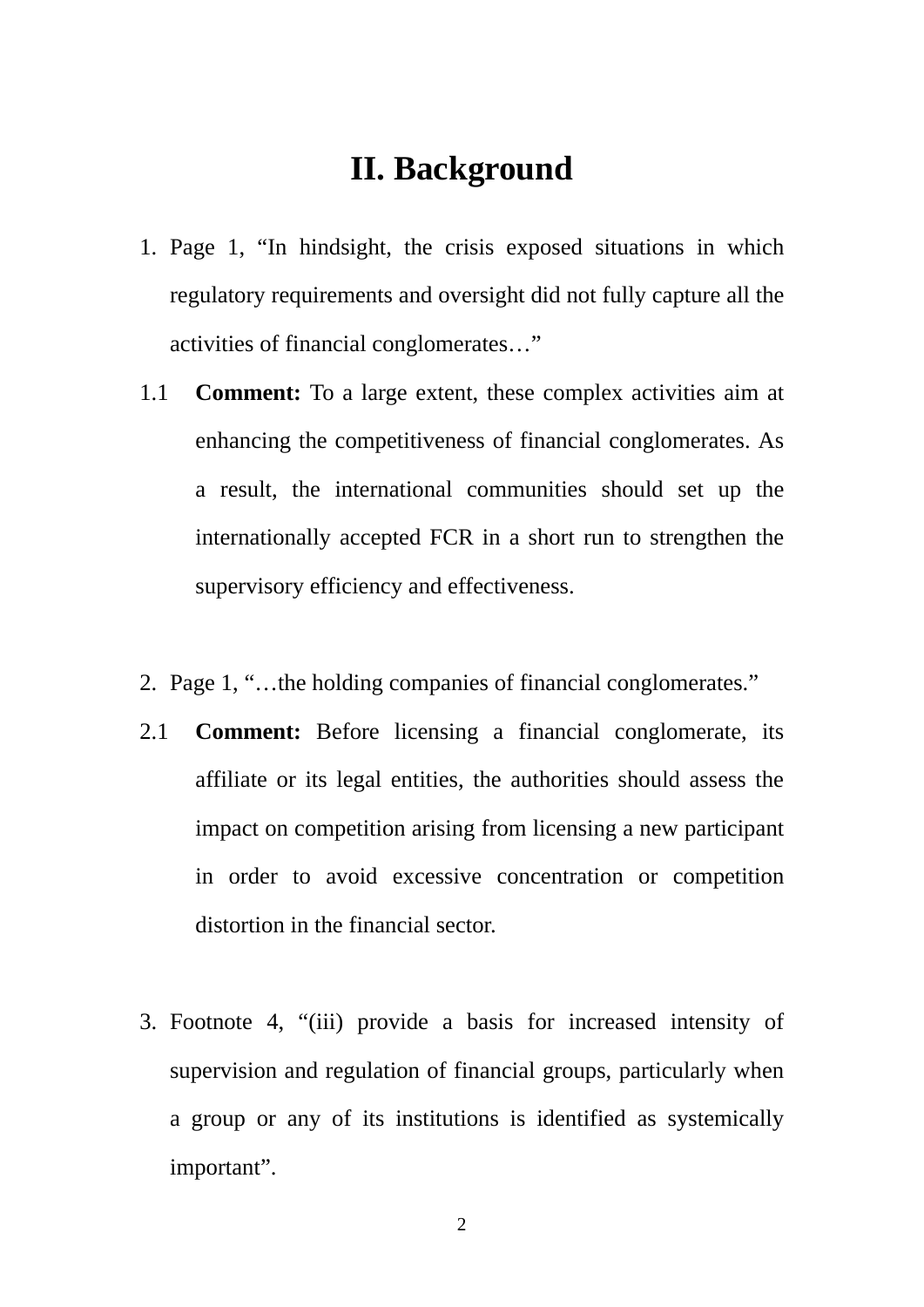3.1 **Comment:** The supervisors can regulate financial groups more effectively by implementing the FCR. If a group, its institution or its legal entity is identified as a systemically important financial institution, the implementation of the FCR will play a critical role. Please see "*Response to the Financial Stability Board's Consultative Document of Effective Resolution of Systemically Important Financial Institutions from Financial Competitive Regime Perspective*". [1](#page-5-0)

<span id="page-5-0"></span><sup>&</sup>lt;sup>1</sup> Zhen Li, "*Response to the Financial Stability Board's Consultative Document of Effective Resolution of Systemically Important Financial Institutions from Financial Competitive Regime Perspective*", September 2011. Available at: [http://www.financialstabilityboard.org/press/c\\_110909fff.pdf](http://www.financialstabilityboard.org/press/c_110909fff.pdf)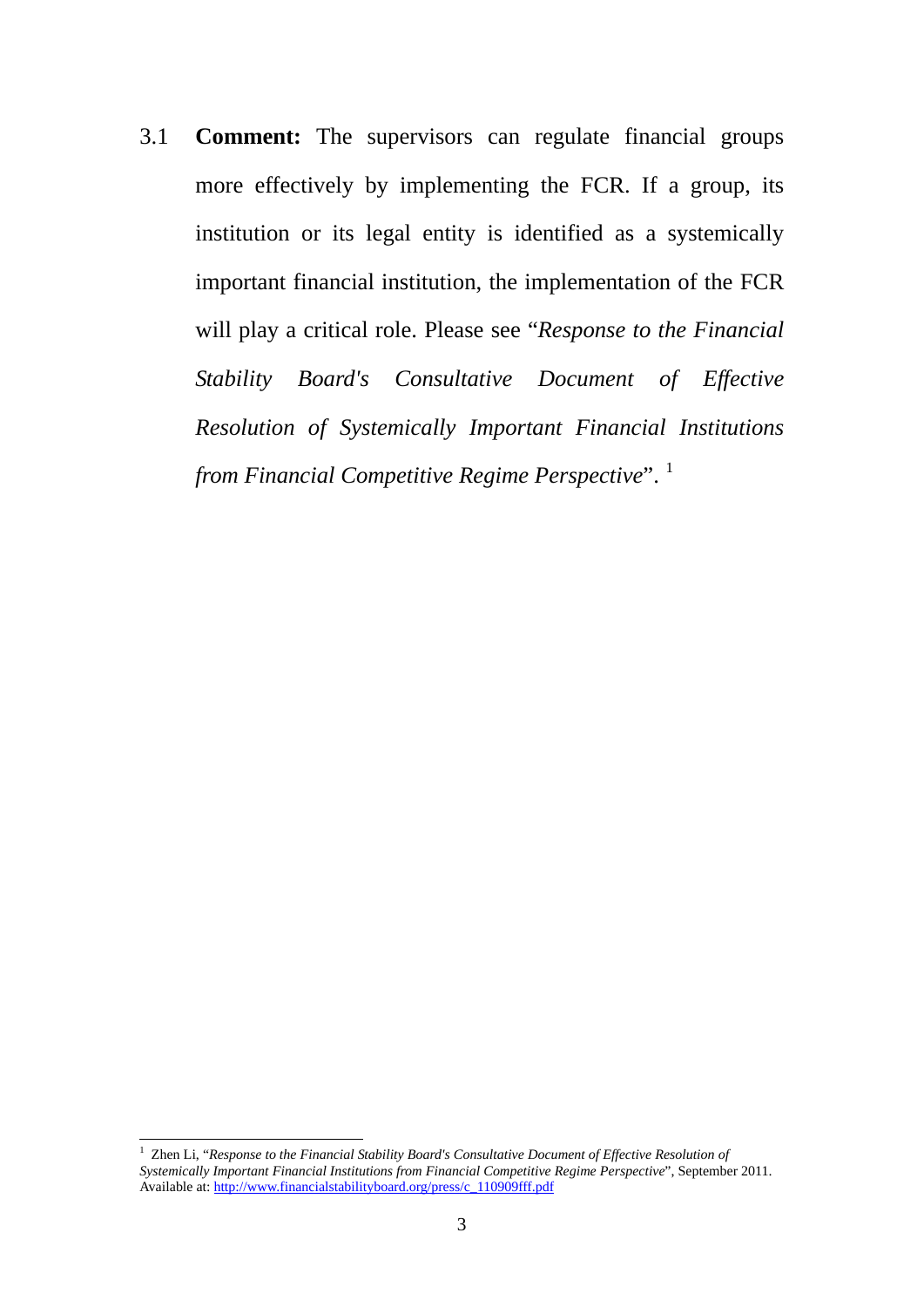# **III. Objective**

- <span id="page-6-0"></span>4. Page 3, "… policymakers to ensure that supervisors are provided with the necessary powers, authority and resources to perform comprehensive group-wide supervision of financial conglomerates".
- 4.1 **Comment:** The powers, authority and resources should include those to perform the financial competitive supervision.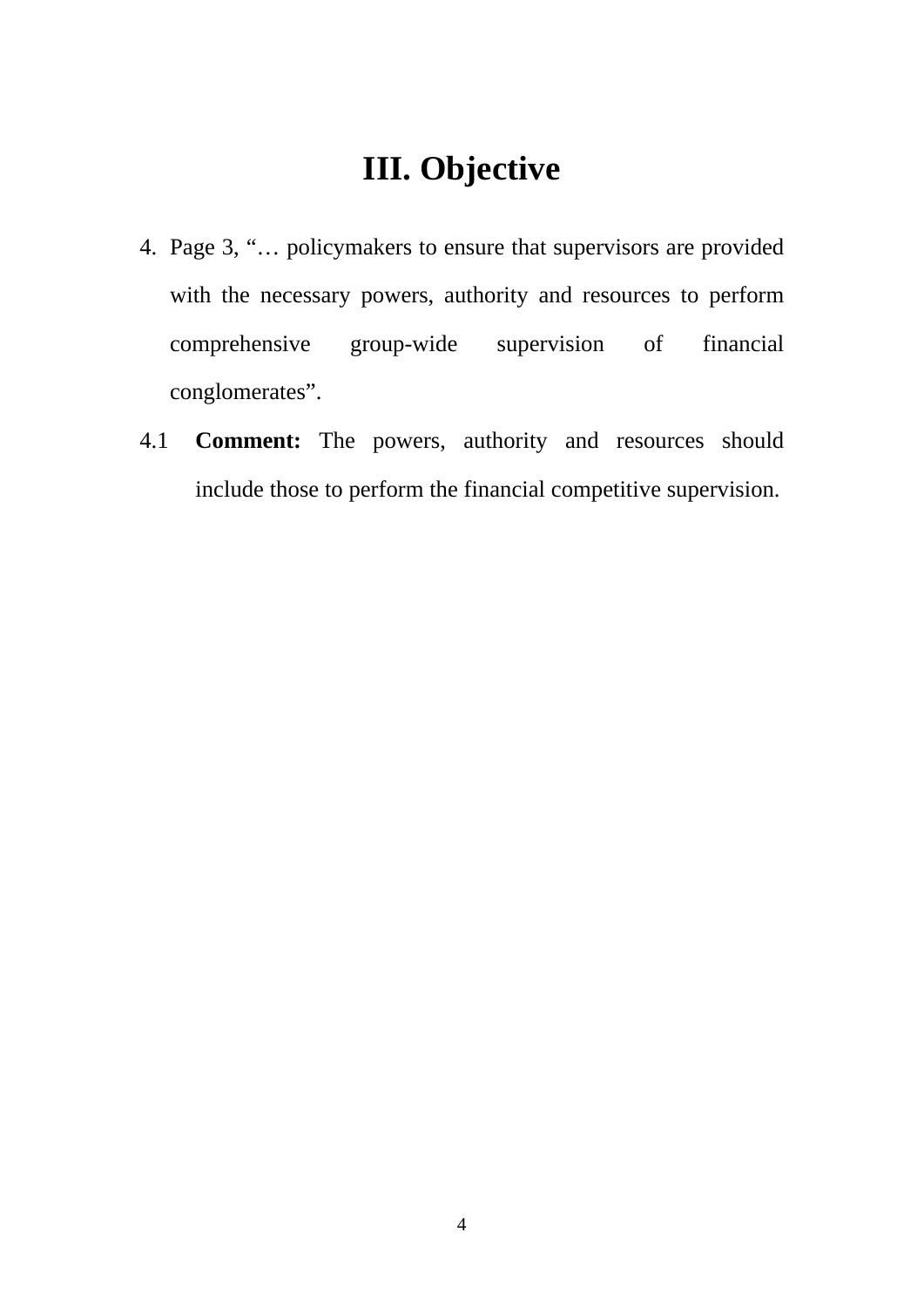## **IV. Scope of Application**

- <span id="page-7-0"></span>5. Page 6, "interconnectedness".
- 5.1 **Comment:** Interconnectedness is a significant indicator for the competitiveness of a financial conglomerate. The more interconnected a group is, the stronger the competitiveness of a financial conglomerate is. As a result, the financial competitive supervision should be taken as an indispensable component to the modern financial supervisory system.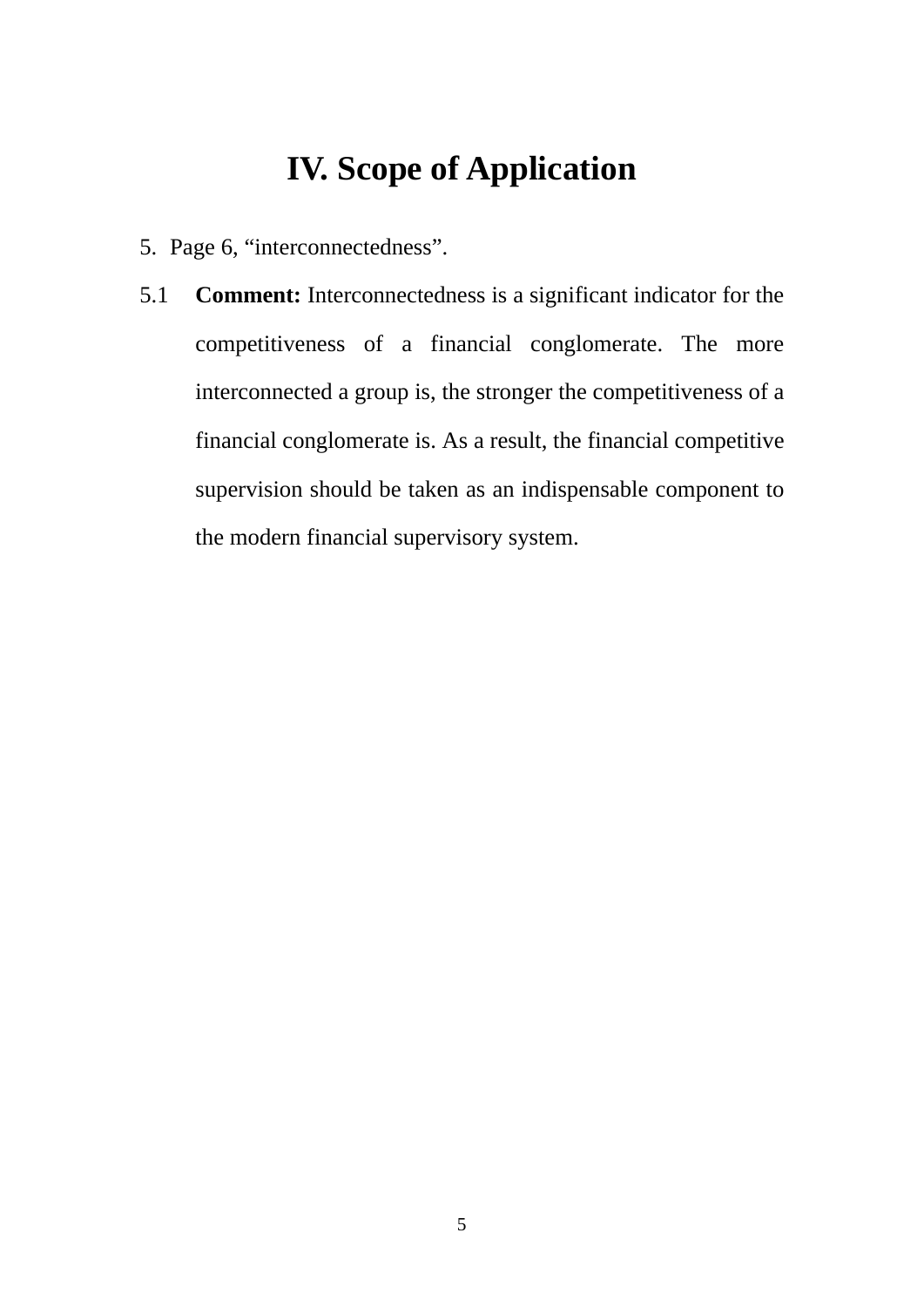## **V. Principle**

- <span id="page-8-0"></span>6. Principle 1, "Supervisory powers and authority".
- 6.1 **Comment:** It is important that supervisors are empowered to investigate monopoly activities, punish anti-competitive practices, preserve the competitive financial market, and protect investors and financial consumers.
- 7. Paragraph 1.2, "The legal framework should provide sufficient enforcement powers to the supervisors to address any concerns or issues related to the financial conglomerate ranging from regulatory compliance to safety and soundness and resolution."
- 7.1 **Comment:** Compliance to the competition rules or the FCR makes great contribution to the resilience of the financial market.
- 7.2 **Suggestion:** "The legal framework should provide sufficient enforcement powers to the supervisors to address any concerns or issues related to the financial conglomerate ranging from regulatory compliance to **competition,** safety and soundness and resolution."
- 8. Principle 2, "Group-level Supervisor".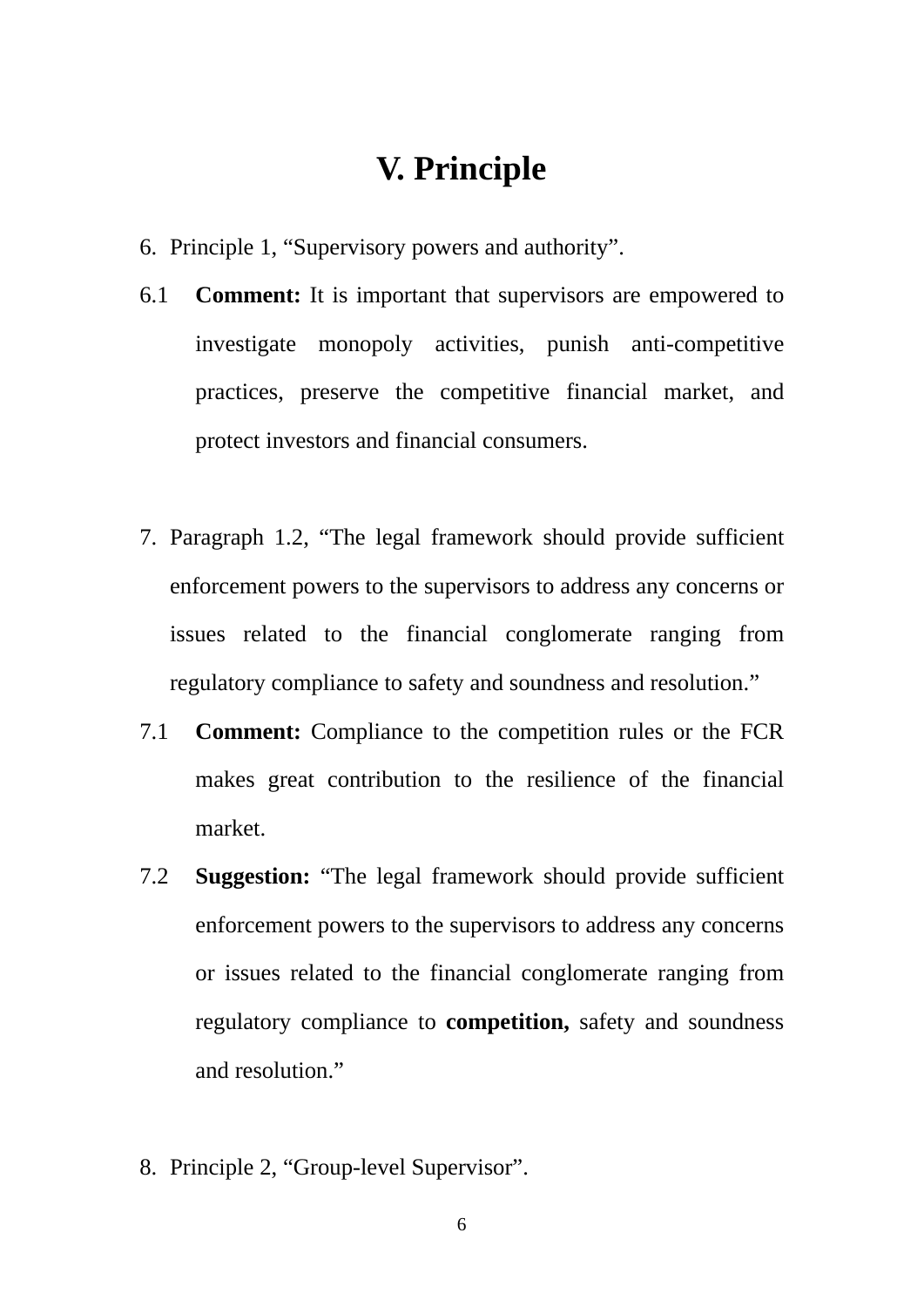- 8.1 **Comment:** In the context of multiple supervisors, different supervisory objectives are provided to various supervisors. These objectives diverge occasionally and result in a supervisory arbitrage. Consequently, it is crucial to confirm the leading supervisor. In China, national policymakers should establish the Financial Competition Commission at the State Council level as soon as possible, and confirm the central bank as the leading body for the cross-sector cooperation, coordination and information exchange between supervisors, regulators or agencies.
- 9. Paragraph 11.3, "Where a financial conglomerate creates many legal entities …"
- 9.1 **Comment:** Before licensing legal entities to be created by a financial conglomerate, the authority should take effective measures to avoid the occurrence of anti-competitive practices and the competition distortion.
- 10. Paragraph 14, "Remuneration in a financial conglomerate", "Supervisors should require that the financial conglomerate has and implements an appropriate remuneration policy that is consistent with internationally agreed standards as well as with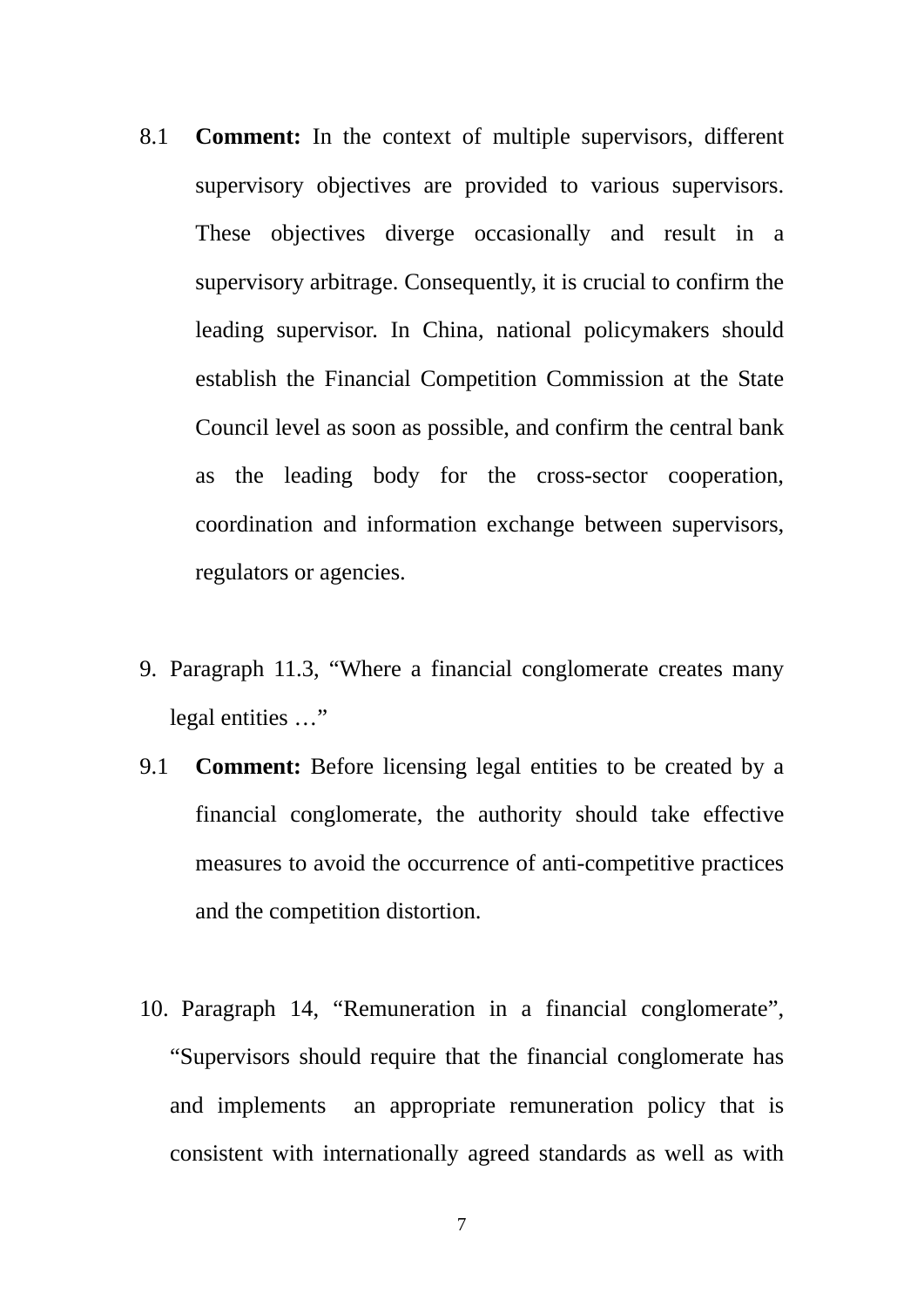- 10.1 **Comment:** Remuneration should correspond with the competitiveness of a financial conglomerate. Please see "*Response to Basel Committee's Consultative Document on Range of Methodologies for Risk and Performance Alignment of Remuneration from Financial Competitive Regime Perspective*". [2](#page-10-0)
- 10.2 **Suggestion:** "Supervisors should require that the financial conglomerate has and implements an appropriate remuneration policy that is consistent with internationally agreed standards as well as with its **competitiveness** and risk profile"
- 11. Paragraph 28, "Risk concentrations and intra-group transactions and exposures".
- 11.1 **Comment:** The more concentrated a financial industry is, the more interconnected financial institutions are, the more concentrated the risk is for a financial conglomerate as a whole.
- 12. Paragraph 28.1, "… Supervisors should deal effectively with … intra-group transactions … are considered to have a detrimental

<span id="page-10-0"></span><sup>2</sup> Zhen Li, "*Response to Basel Committee's Consultative Document on Range of Methodologies for Risk and Performance Alignment of Remuneration from Financial Competitive Regime Perspective*", December 2010. Available at: <http://www.bis.org/publ/bcbs178/zhenli.pdf>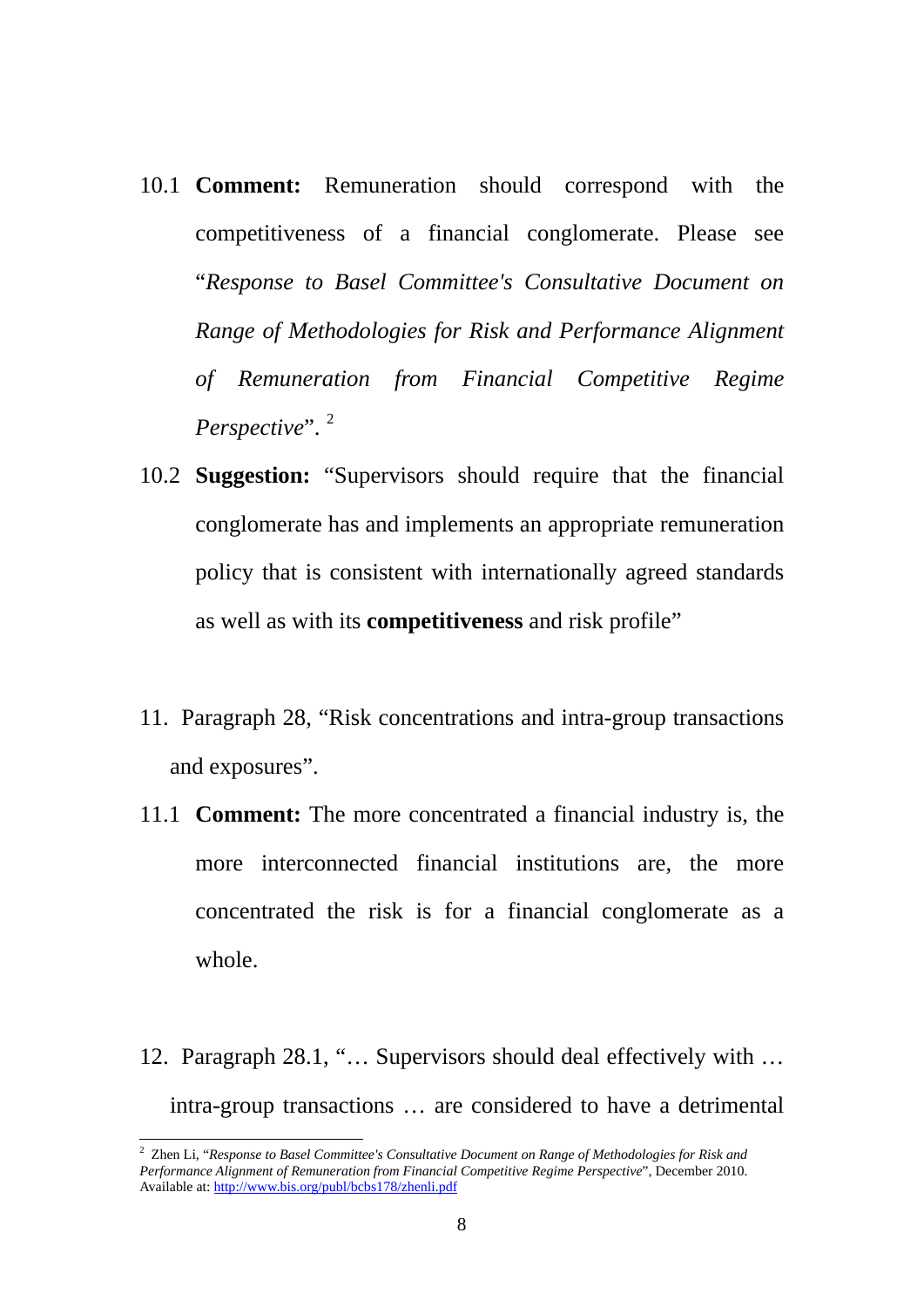12.1 **Comment:** Large fines or damages imposed on a financial conglomerate or its related entities for breach of the competition policy or antitrust rules have a significant detrimental effect.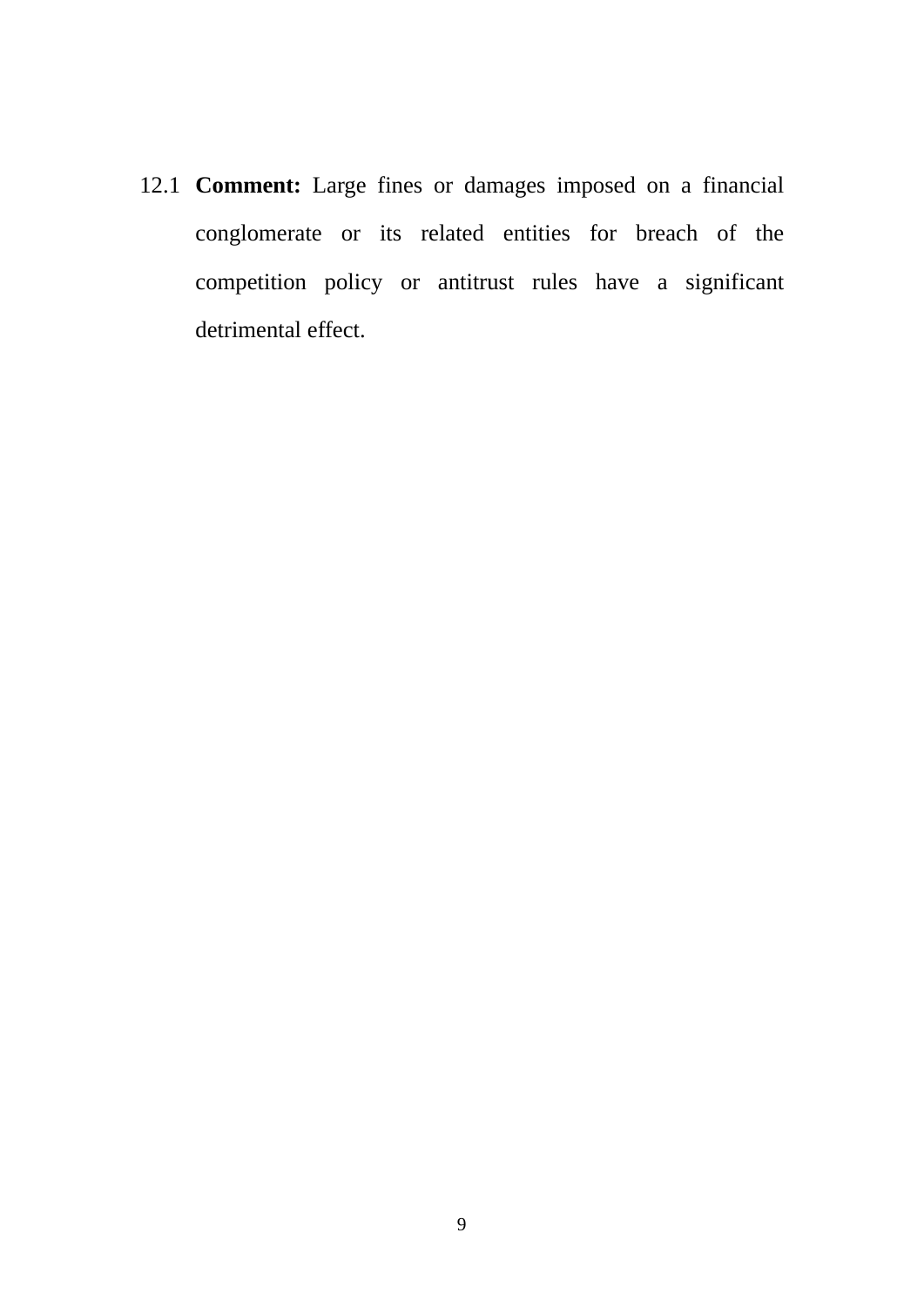# **VI. Key Affairs about Financial Competitive Regime in China**

<span id="page-12-0"></span>Zhen Li submitted one proposal on establishing the FCR to the national decision makers in December 2010.<sup>[3](#page-12-1)</sup> Finance is the lifeline of the national economy, modern economy is institutional one, and sufficient and effective financial market competition will play a significant role in fulfilling national strategies such as containing inflation, transforming the mode of economic growth, macroprudential supervision, job creation and stepping out. In conclusion, in the coming economic development of the twelfth Five-Year Plan period, the FCR should be established as soon as possible. After three months, "The National Economic and Social Development twelfth Five-Year Plan Compendium" was promulgated. The compendium adopts Zhen Li's opinion and explicates the strategic principle of **Enhancing the Competition to Promote the Development**.

In March 2011, the fourth session of  $11<sup>th</sup>$  NPC was convened in Beijing. During the period, Zhen Li helped Deputy Yang Xiaoping

<span id="page-12-1"></span><sup>3</sup> Zhen Li, "*Enhancing the Financial Competition to Promote the Scientific Development in the 12th Five-Year National Plan*", China Economic Herald, December 21, 2010. Available at: http://www.ceh.com.cn:8080/epaper/ceh/20101221/B05/B05\_56.htm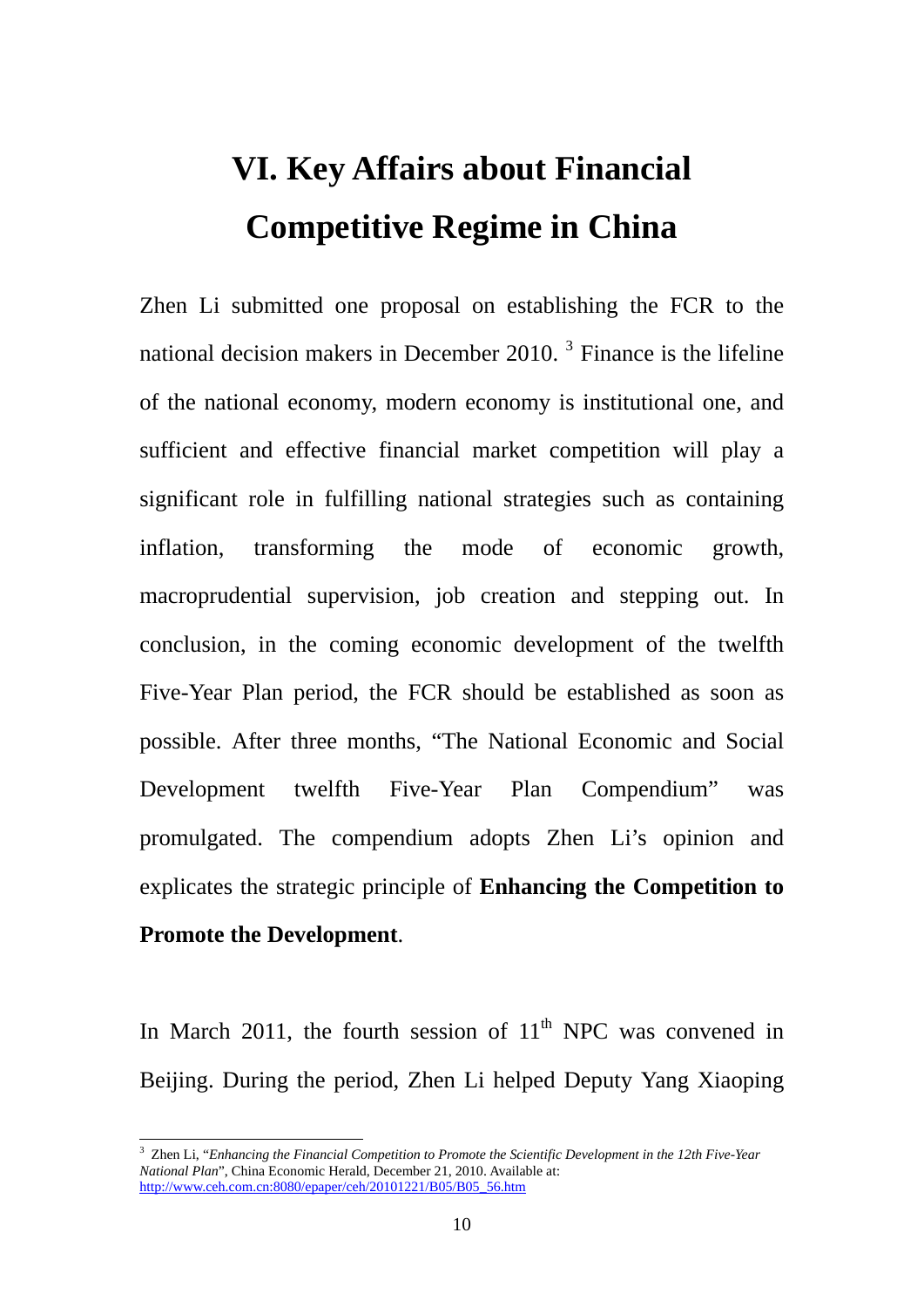draft a proposal on setting up the FCR. In the proposal Mr. Yang analyzed realistic values of the FCR for Chinese economic development, suggested to amend the legal framework of the FCR, and sketched a new framework for the executive mechanism of the FCR.  $<sup>4</sup>$  $<sup>4</sup>$  $<sup>4</sup>$ </sup>

National People's Congress of China, an official journal of National People's Congress, published an article on "Establishing Financial Competitive Regime to Protect Financial Consumers" in November 2011, which indicates China's supreme legislature recognizes the realistic values of the FCR for the first in history.<sup>[5](#page-13-1)</sup>

The 4<sup>th</sup> National Financial Work Conference was convened on January 6<sup>th</sup> 2012 in China. Premier Wen Jiabao attended and announced to deepen financial institutions' reform and to break the monopoly effectively. <sup>[6](#page-13-2)</sup> In fact, the financial anti-monopoly is the core for the FCR.

<span id="page-13-0"></span><sup>4</sup> Yang Xiaoping, "*Proposal on Establishing Financial Competitive Regim*e", Financial News, March 11, 2011. Ou Yang and Dong Xiao, "*Financial Representatives of NPC & CPPCC Discuss Over Domestic Issues*", Financial Analyst, March 2011. 5 "*Establishing Financial Competitive Regime to Protect Financial Consumers*", National People's Congress of

<span id="page-13-1"></span>China*,* issue 19, November 2011. Available at: [http://www.npc.gov.cn/npc/zgrdzz/2011-10/27/content\\_1677259.htm](http://www.npc.gov.cn/npc/zgrdzz/2011-10/27/content_1677259.htm) <sup>6</sup>

<span id="page-13-2"></span><sup>&</sup>lt;sup>6</sup> "The National Financial Work Conference was convened in Beijing". Please visit China government website.

Available at: [http://www.gov.cn/ldhd/2012-01/07/content\\_2038988.htm](http://www.gov.cn/ldhd/2012-01/07/content_2038988.htm)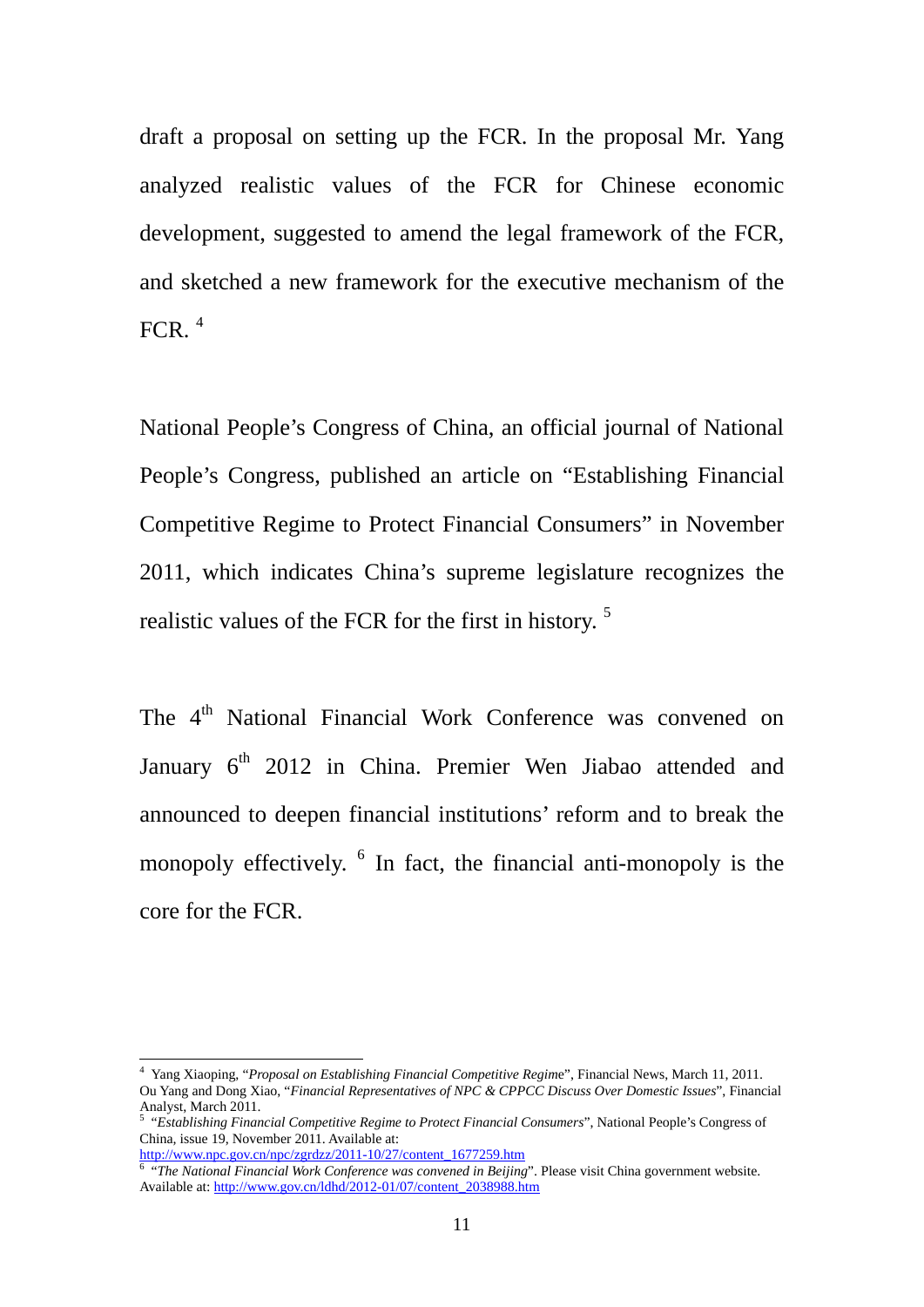#### **Reference**

- <span id="page-14-0"></span>1. Zhen Li, "*Response to Basel Committee's Consultative Proposals to Strengthen the Resilience of the Banking Sector from Financial Competitive System Perspective*", April 2010. Available at: <http://www.bis.org/publ/bcbs165/zhenli.pdf>
- 2. Zhen Li, *"Response to Basel Committee's Consultative Document of Countercyclical Capital Buffer Proposal from the Perspective of Financial Competitive Regime*", September 2010. Available at: <http://www.bis.org/publ/bcbs172/zhenli.pdf>
- 3. Zhen Li, "*Response to Basel Committee's Consultative Document on Range of Methodologies for Risk and Performance Alignment of Remuneration from Financial Competitive Regime Perspective*", December 2010. Available at: <http://www.bis.org/publ/bcbs178/zhenli.pdf>
- 4. Zhen Li, "*Response to the Financial Stability Board's Consultative Document of Effective Resolution of Systemically Important Financial Institutions from Financial Competitive Regime Perspective*", September 2011. Available at: [http://www.financialstabilityboard.org/press/c\\_110909fff.pdf](http://www.financialstabilityboard.org/press/c_110909fff.pdf)
- 5. Zhen Li, "*Enhancing the Financial Competition to Promote the Scientific Development in the 12th Five-Year National Plan*",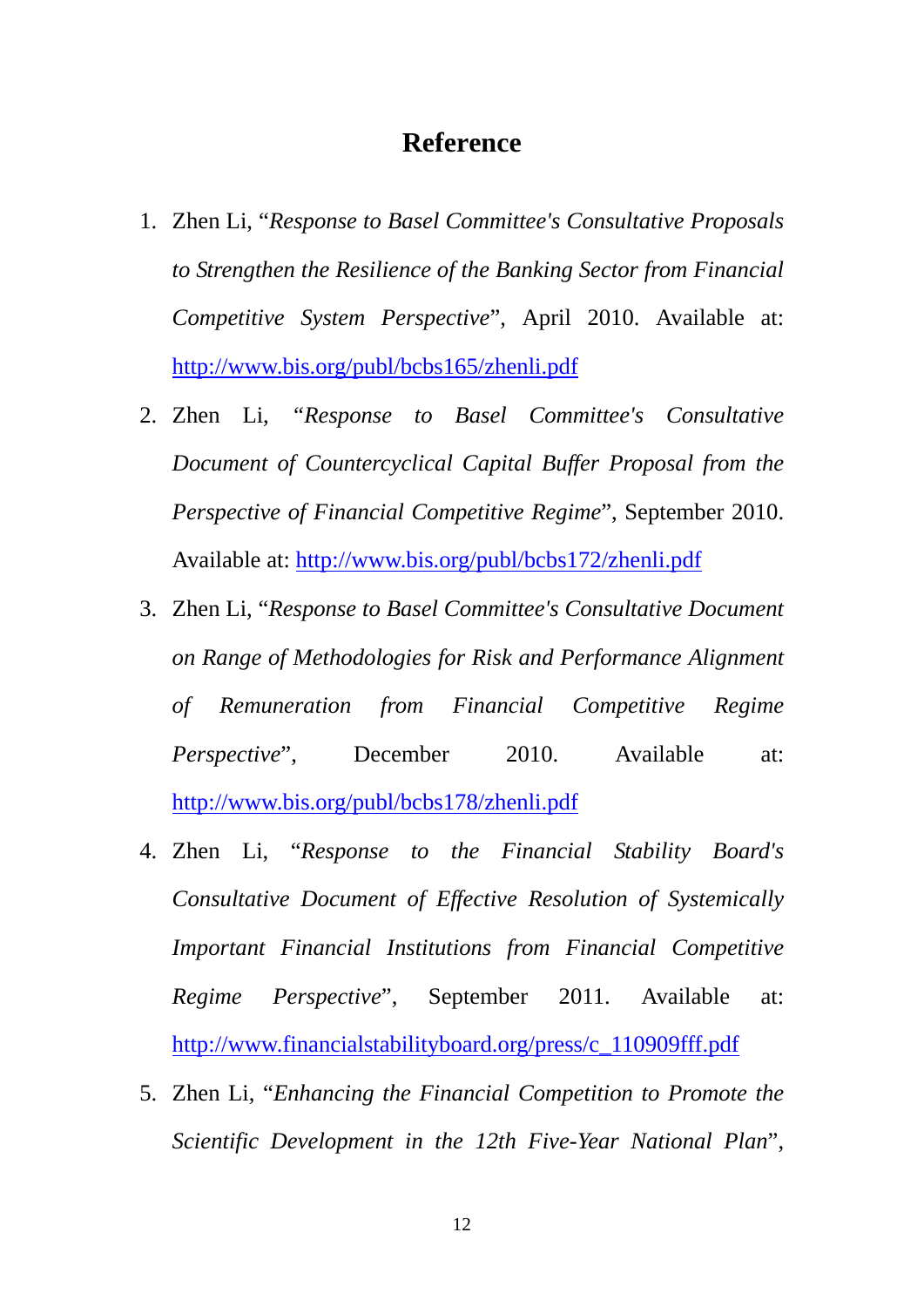China Economic Herald, December 21, 2010. Available at: http://www.ceh.com.cn:8080/epaper/ceh/20101221/B05/B05\_56. htm

- 6. Yang Xiaoping, "*Proposal on Establishing Financial Competitive Regime*", Financial News, March 11, 2011.
- 7. Ou Yang and Dong Xiao, "*Financial Representatives of NPC & CPPCC Discuss Over Domestic Issues*", Financial Analyst, March 2011.
- 8. "*Establishing Financial Competitive Regime to Protect Financial Consumers*", National People's Congress of China*,* issue 19, November 2011. Available at: [http://www.npc.gov.cn/npc/zgrdzz/2011-10/27/content\\_1677259.](http://www.npc.gov.cn/npc/zgrdzz/2011-10/27/content_1677259.htm) [htm](http://www.npc.gov.cn/npc/zgrdzz/2011-10/27/content_1677259.htm)
- 9. "*The National Financial Work Conference was convened in Beijing*". Please visit China government website. Available at: [http://www.gov.cn/ldhd/2012-01/07/content\\_2038988.htm](http://www.gov.cn/ldhd/2012-01/07/content_2038988.htm)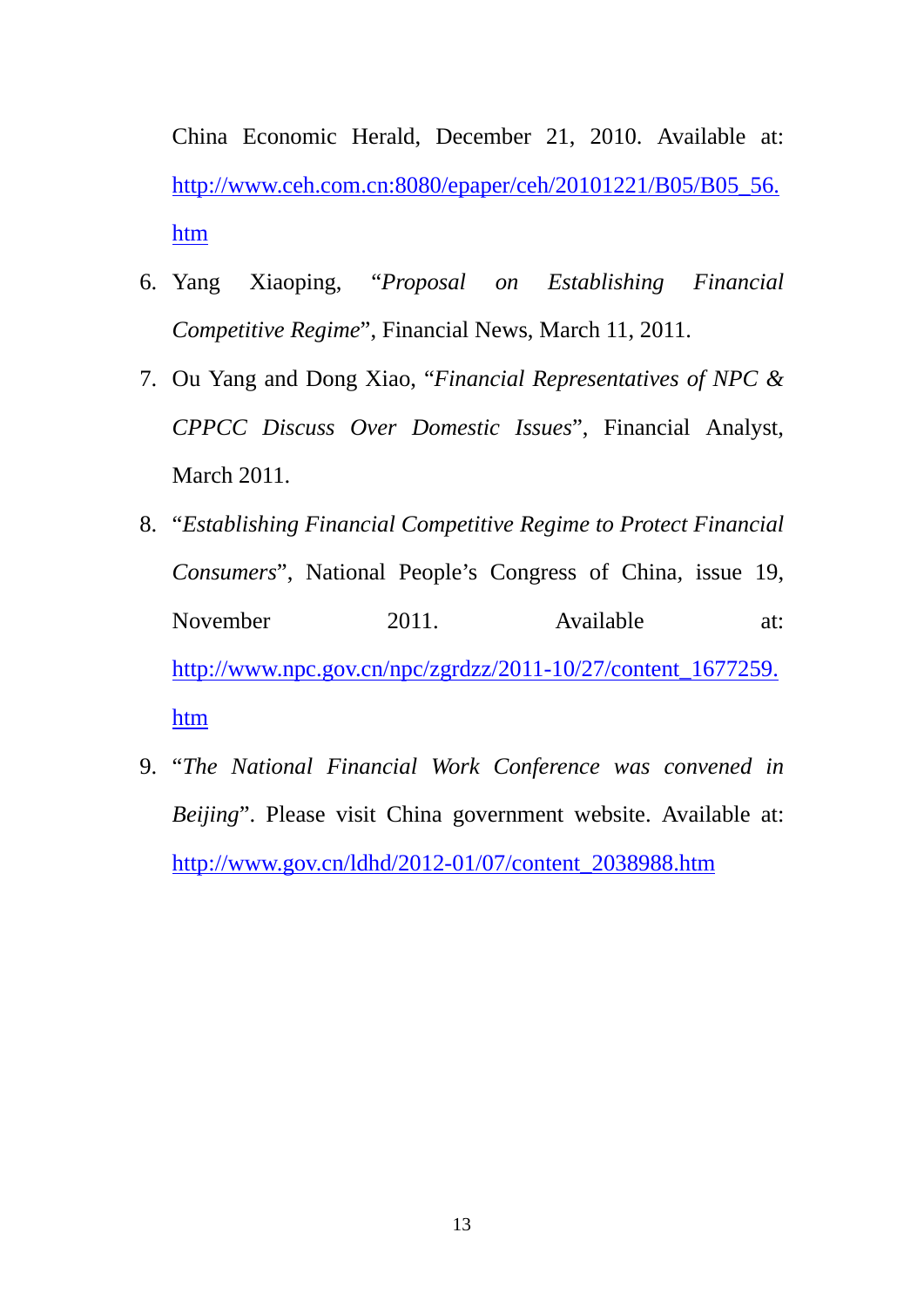### 一、总 评

<span id="page-16-0"></span>尊敬的女士和先生:

非常感谢有机会对联合论坛 2011 年 12 月发布的《金融集团 监 管 原 则 (" Principles for the Supervision of Financial Conglomerates")》征求意见稿发表评论。

在深刻反思此轮金融危机后,国际社会达成了诸多共识。联 合论坛公布的《金融集团监管原则》将对银行监管体系发挥至关 重要的作用。但遗憾的是,《金融集团监管原则》既未充分地关 注金融竞争制度的重要作用,也未广泛地考虑金融市场竞争与银 行监管的密切关系。

本评论从金融竞争制度的视角就征求意见稿的相关内容提 出建议,并简要介绍了中国金融竞争制度主要事件。希望联合论 坛在最终颁布的《金融集团监管原则》中能够采纳。

14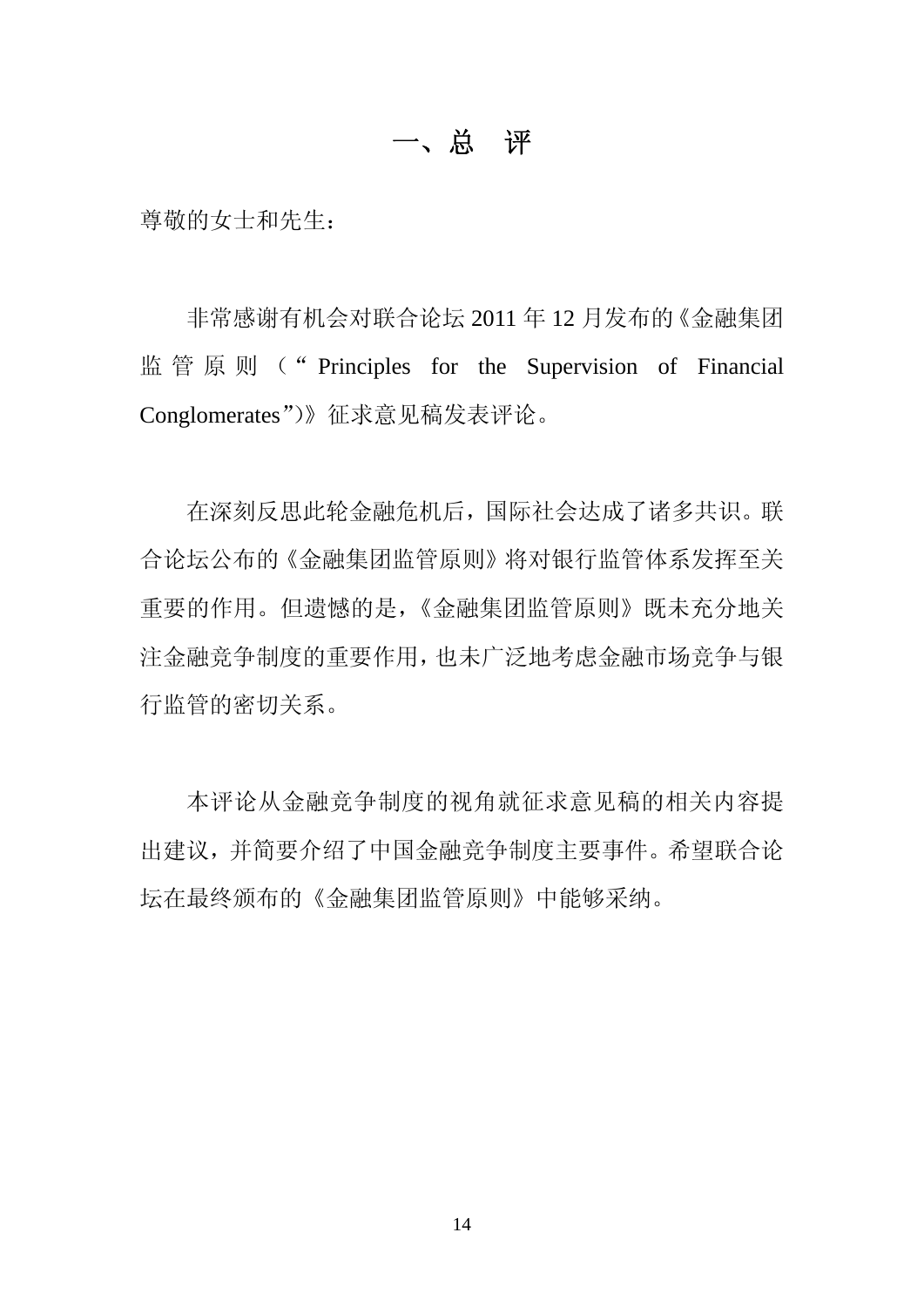### 二、背 景

<span id="page-17-0"></span>1. 第 1 页, "……事后看来, 危机暴露出了规制要求和监管并没 有覆盖金融集团的所有行为。"

1.1 评论:在很大程度上,这些行为是以增强金融集团竞争力为 目标。所以,国际社会应迅速建立起国际接受的金融竞争制度, 增强监管效率和效果。

2. 第 1 页,"……金融集团的控股公司。"

2.1 评论:在批准设立金融集团或者其附属企业或者其法人时, 当局应就批准新参与者会对竞争带来的影响进行测评,避免金融 领域的过度集中或者是竞争扭曲。

3. 脚注 4, "(3) 为对金融集团持续增强的监管和规制提供基础, 尤其是当集团或者其机构被认定为具有系统重要性之时。" 3.1 评论: 监管者可通过执行金融竞争制度更加有效地规制金融 集团。如果集团或者其机构或者其法律实体被认定是系统重要性 金融机构,实施金融竞争制度将发挥关键作用。请阅"从金融竞 争制度视角评述金融稳定理事会发布的《系统重要性金融机构有 效处置》征求意见稿"。[7](#page-17-1)

<span id="page-17-1"></span><sup>7</sup> 李震,"从金融竞争制度视角评述金融稳定理事会发布的《系统重要性金融机构有效处置》征求意见稿", 载于"金融稳定理事会", 2011 年 9 月。网址: [http://www.financialstabilityboard.org/press/c\\_110909fff.pdf](http://www.financialstabilityboard.org/press/c_110909fff.pdf)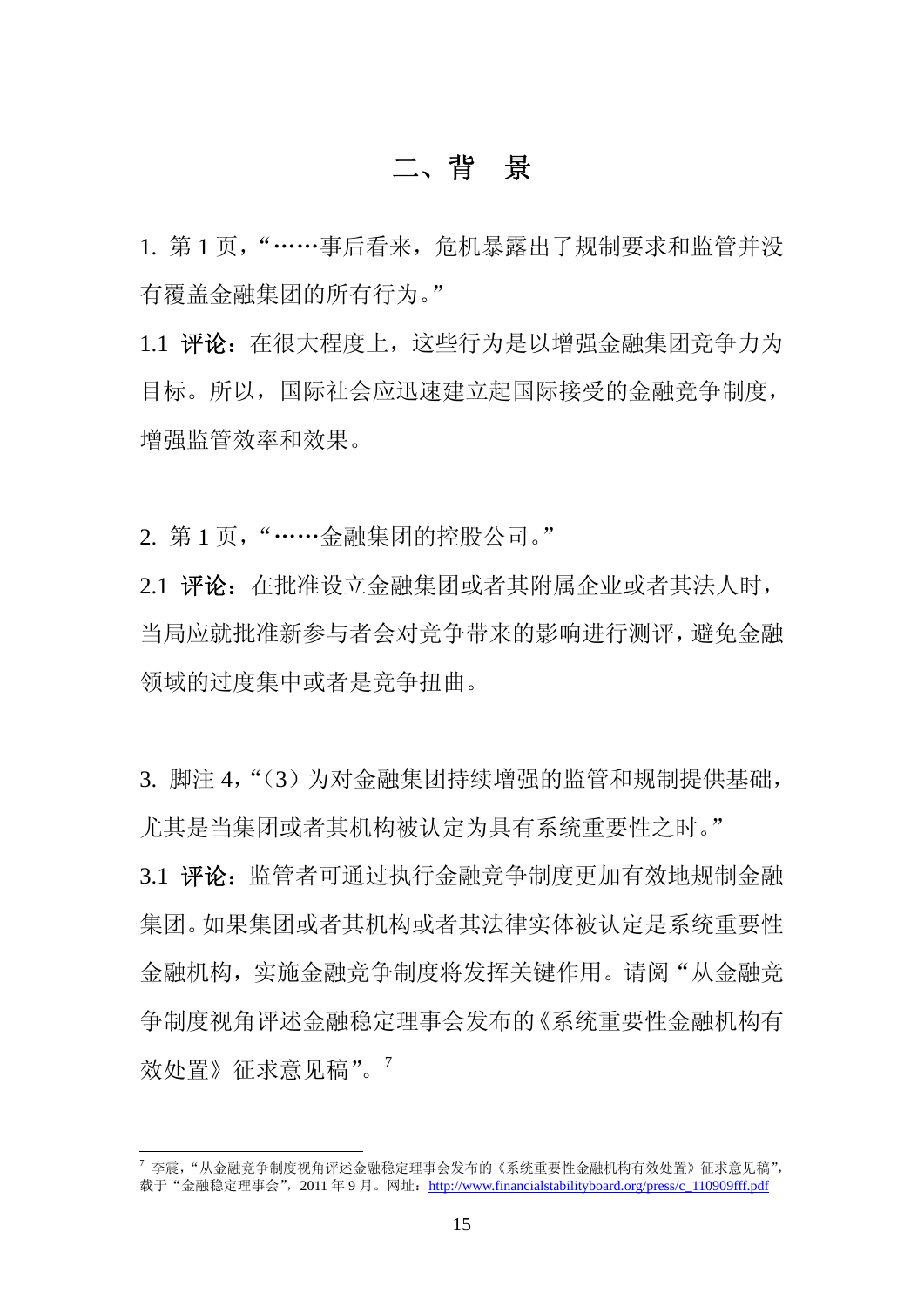## 三、目 标

<span id="page-18-0"></span>4. 第 3 页, "政策制定者要确保监管者有必要的权力、职责和资 源以实施对金融集团在集团范围内的广泛监管。"

4.1 评论:应当包括执行金融竞争性监管的权力、职责和资源。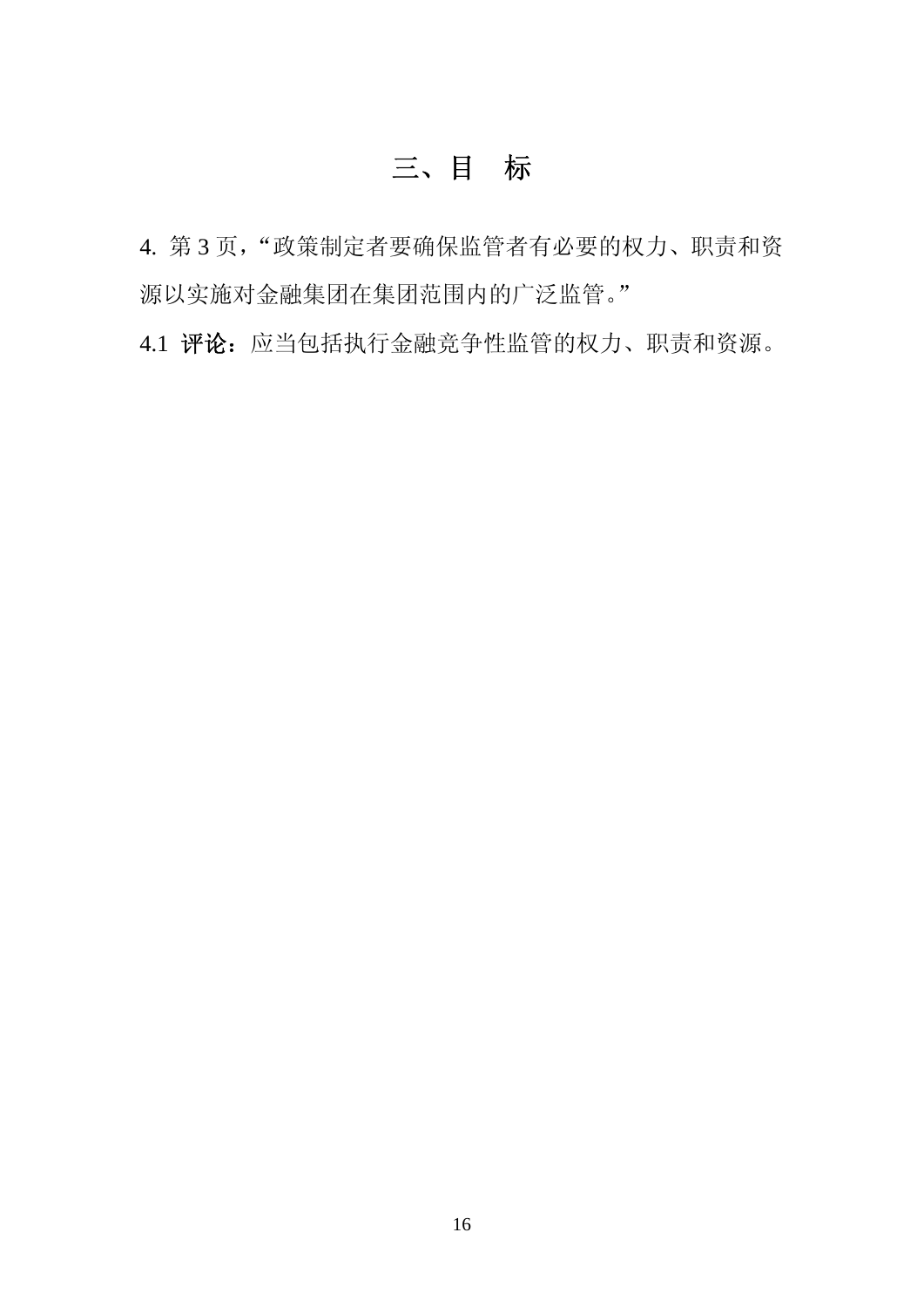## 四、实施范围

<span id="page-19-0"></span>5. 第 6 页,"关联性"

5.1 评论:关联性对于金融集团而言是一项重要的竞争力指标。 金融集团越关联,金融集团的竞争力越强。所以,金融竞争性监 管应当作为现代金融监管体系内必不可少的组成部分。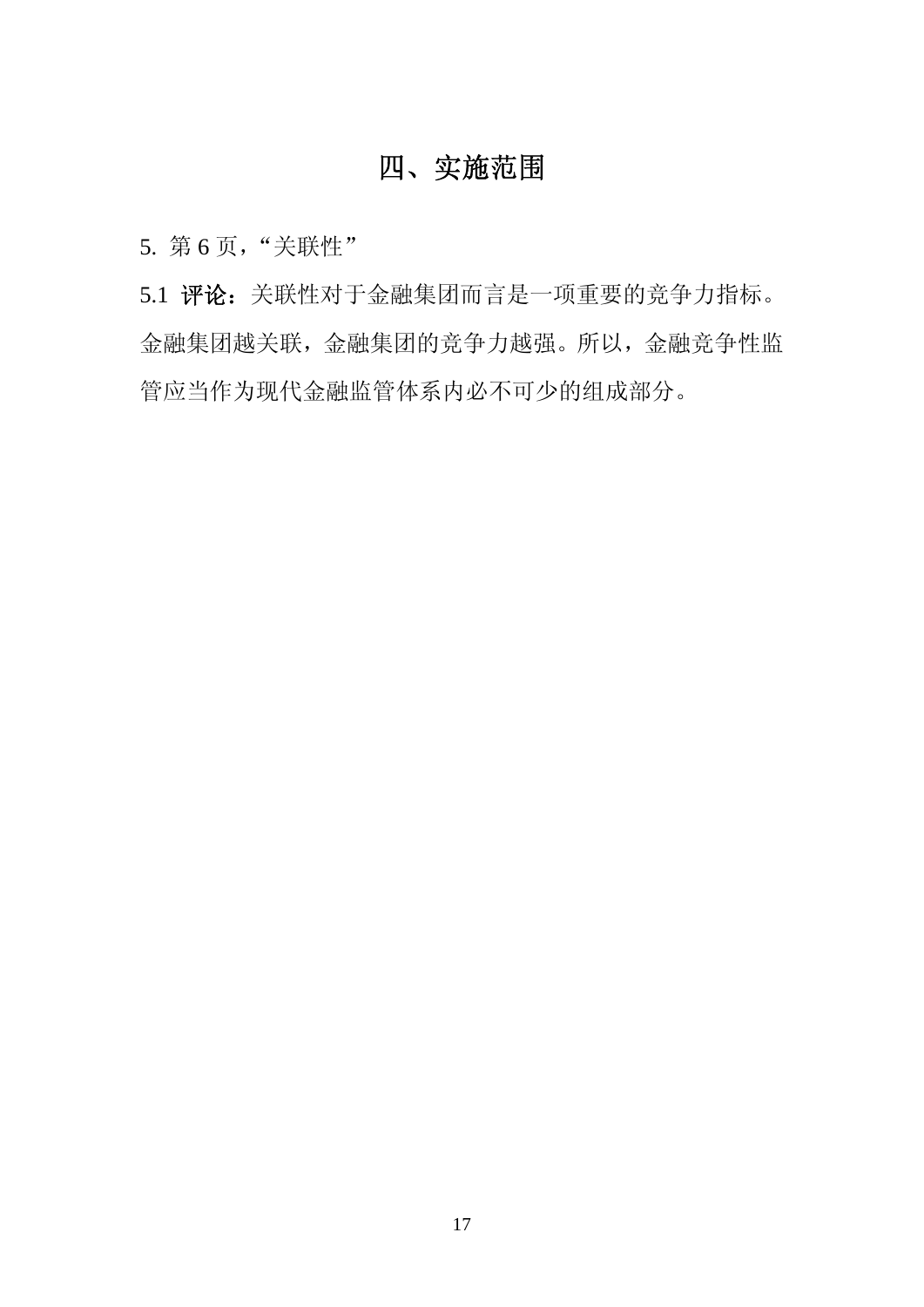#### 五、原 则

<span id="page-20-0"></span>6. 原则 1, "监管权和职责"

6.1 评论:非常重要的是,授权监管者调查金融垄断行为、处罚 反竞争行为、维护竞争性金融市场、保护投资者和金融消费者。

7. 第 1.2 段,"法律框架应当就金融集团从规则执行到安全、稳 健和处置等方面为监管者配备必要的执法权。"

7.1 评论:遵守竞争规则和金融竞争制度有助于金融市场的稳 健。

7.2 建议:"法律框架应当就金融集团从规则执行到竞争、安全、 稳健和处置等方面为监管者配备必要的执法权。"

8. 原则 2, "集团层面的监管者"

8.1 评论:在多重监管者背景下,不同的监管目标被赋予了不同 的监管者。这些目标有时会发生分歧,导致监管套利。所以,明 确牵头监管者非常关键。在中国,国家决策者应尽快在国务院层 面建立金融竞争委员会,明确中央银行作为不同监管者或部门在 跨领域方面合作、协调及信息交流的牵头机构。

9. 第 11.3 段, "金融集团设立多家法人实体……" 9.1 评论:在批准金融集团设立法人实体之前,当局应当采取有

18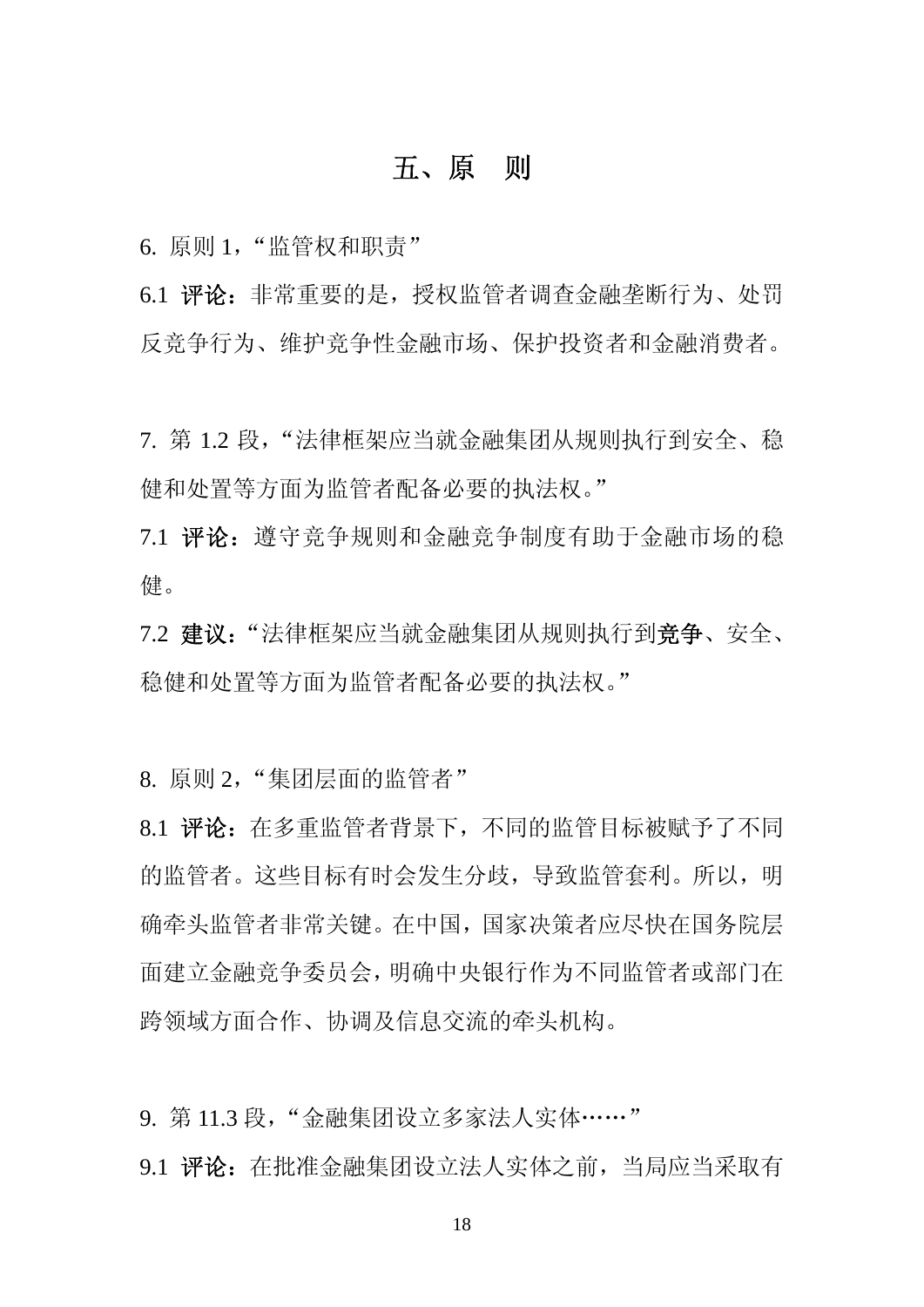效措施避免出现反竞争行为以及竞争扭曲。

10. 第 14 段, "金融集团的薪酬", "监管者应当要求金融集团具 有并实施与国际通行标准及与其风险状况相一致的适当薪酬政 策"。

10.1 评论:薪酬应当与金融集团竞争力相一致。请阅"从金融 竞争制度视角评述巴塞尔银行委员会拟颁布的《兼顾风险与绩效 的薪酬制度》"。[8](#page-21-0)

10.2 建议:"监管者应当要求金融集团实施与国际标准及其竞争 力、风险状况一致的适当薪酬政策。"

11. 第 28 段, "风险集中和集团内部交易与敞口"

11.1 评论:从总体上看,对于金融集团而言,金融产业越集中, 金融机构越关联,金融集团整体的风险越集中。

12. 第 28.1 段,"……监管者应有效处理……被视为有损害影响 的……集团内部交易……"

12.1 评论:金融集团或者其相关实体因触犯竞争政策或者反垄 断规则而被处以的大额罚金或者损害赔偿具有巨大的损害影响。

<span id="page-21-0"></span><sup>8</sup> 李震,"从金融竞争制度视角评述巴塞尔银行委员会拟颁布的《兼顾风险与绩效的薪酬制度》",载于"巴 塞尔委员会",2010 年 12 月。网址:<http://www.bis.org/publ/bcbs178/zhenli.pdf>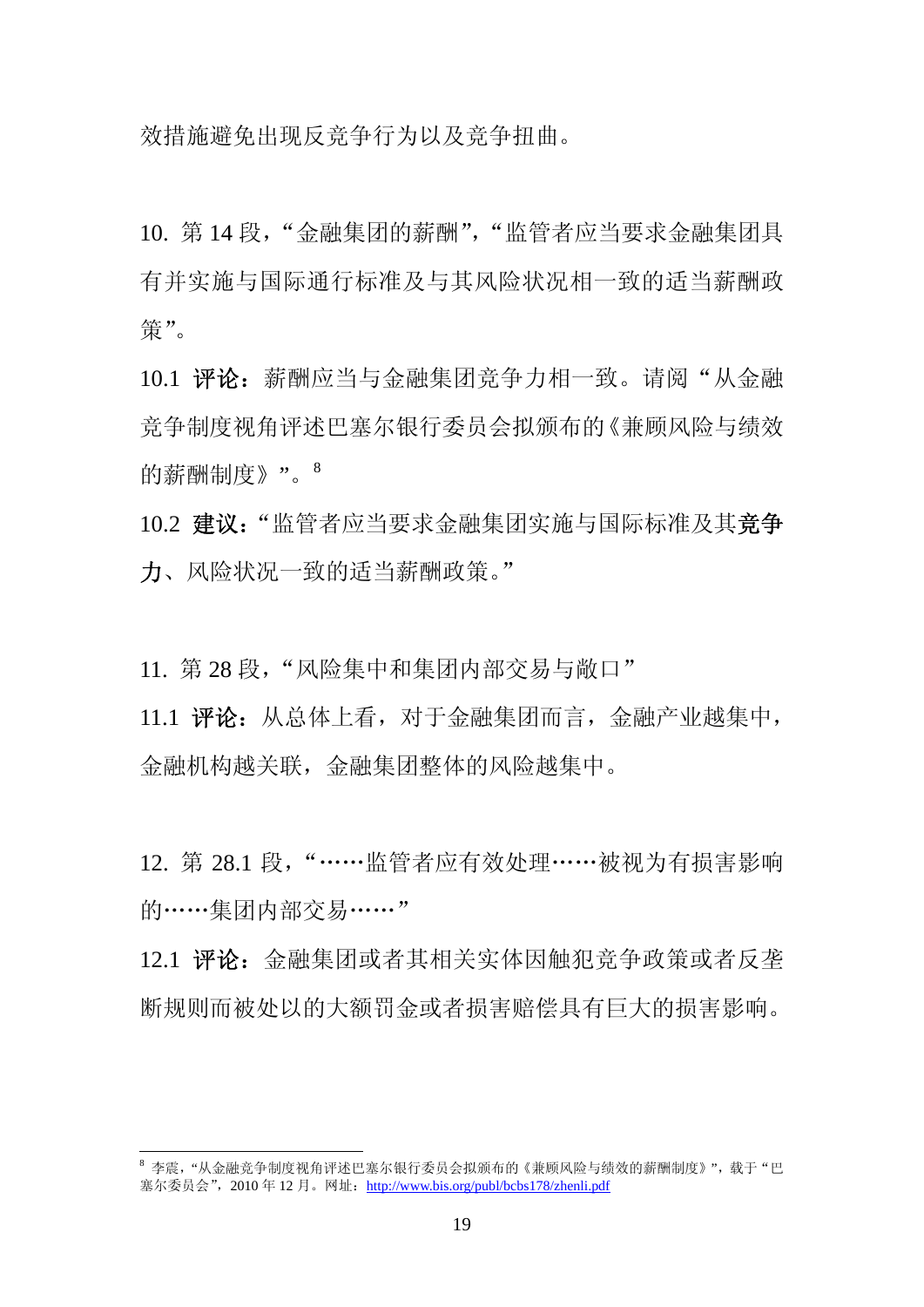## 六、中国金融竞争制度主要事件

<span id="page-22-0"></span>2010 年 12 月,李震向国家决策层提交了建立金融竞争制度 的建议。金融是经济的命脉,现代经济又是制度经济,而充分且 有效的金融竞争对于遏制通货膨胀、转变经济发展方式、实施宏 观审慎监管、增加就业、执行"走出去"等国家战略有着不可或缺 的重要作用。所以,在经济发展的第十二个五年规划阶段,应尽 快考虑建立金融竞争制度。[9](#page-22-1) 三个月后,《国民经济和社会发展 第十二个五年规划纲要》出台,《规划纲要》采纳了李震的观点, 明确了"以竞争促发展"的战略准则。

2011 年 3 月,十一届全国人大四次会议在北京召开。其间, 李震协助杨小平代表草拟并提出了建立金融竞争制度的建议。杨 先生在建议中分析了金融竞争制度对于中国经济发展的现实价 值,建议修改金融竞争制度的法制框架,并勾勒了金融竞争制度 执法机制的新框架。[10](#page-22-2)

2011 年 10 月, 《中国人大》杂志 (2011 年第 19 期) 登载 了"建立金融竞争制度 保障金融消费者权益"一文, 标志着中

<span id="page-22-1"></span> $^9$  李震,"以金融竞争促'十二五'科学发展",载于《中国经济导报》,2010 年 12 月 21 日,B05。网址: http://www.ceh.com.cn:8080/epaper/ceh/20101221/B05/B05\_56.htm

<span id="page-22-2"></span><sup>10</sup> 杨小平, "关于建立金融竞争制度的建议", 载于《金融时报》, 2011 年 3 月 11 日。

欧阳、冬晓, "金融界部分两会代表委员为'十二五'建言献策", 载于《中国金融家》, 2011 年 3 月, 第 3 期。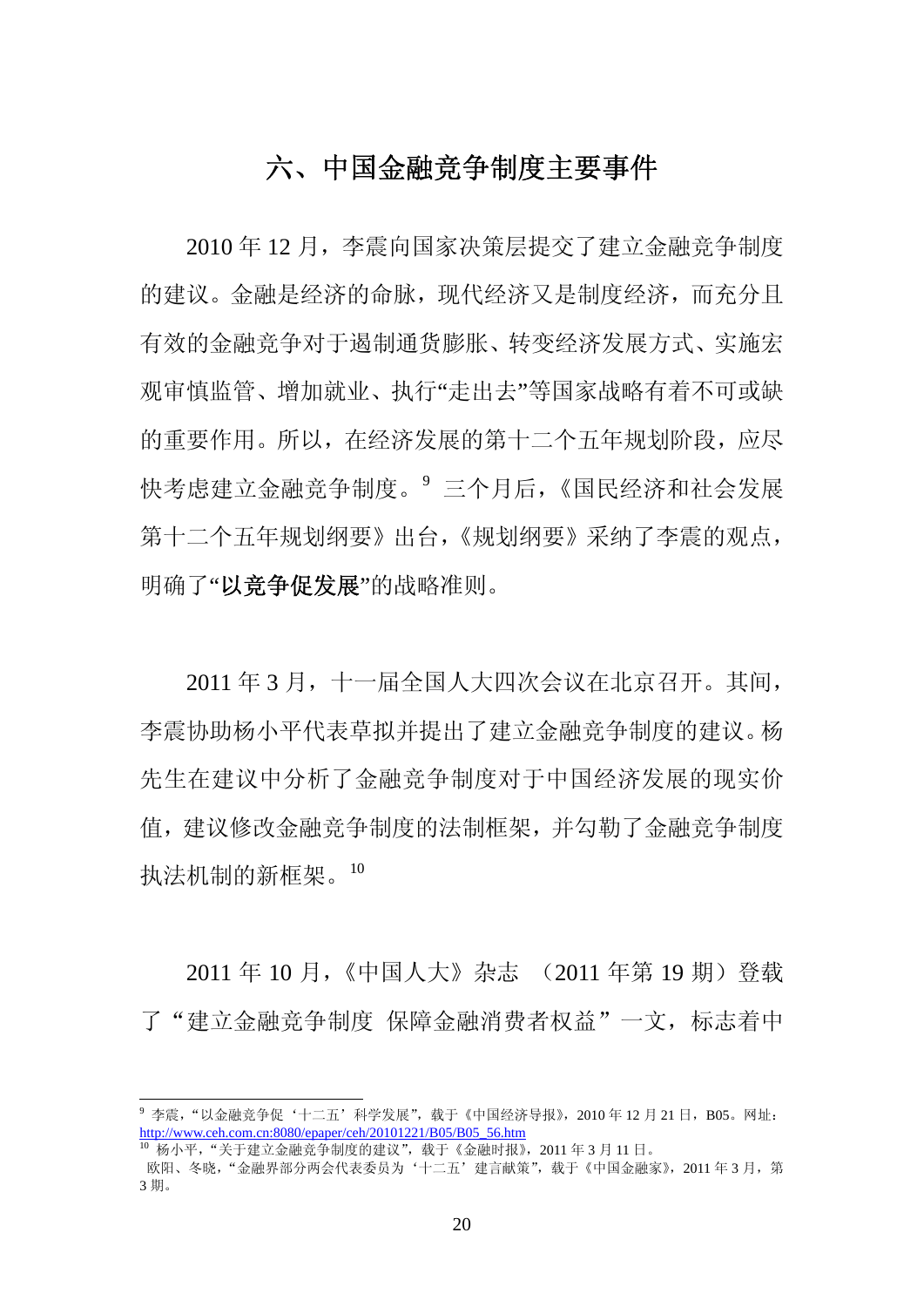国最高立法当局在历史上首次认可金融竞争制度的现实价值。[11](#page-23-0)

2012 年 1 月 6 日,中国召开了第四次全国金融工作会议。 温加宝总理出席并宣布, "深化金融机构改革……切实打破垄 断"。[12](#page-23-1) 事实上,金融反垄断是金融竞争制度的核心所在。

<span id="page-23-0"></span><sup>11 &</sup>quot;建立金融竞争制度 保障金融消费者权益",在于《中国人大》杂志, 2011年10月, 第19期。网址: [http://www.npc.gov.cn/npc/zgrdzz/2011-10/27/content\\_1677259.htm](http://www.npc.gov.cn/npc/zgrdzz/2011-10/27/content_1677259.htm)

<span id="page-23-1"></span><sup>12 &</sup>quot;全国金融工作会议在京召开",中国政府网。网址: [http://www.gov.cn/ldhd/2012-01/07/content\\_2038988.htm](http://www.gov.cn/ldhd/2012-01/07/content_2038988.htm)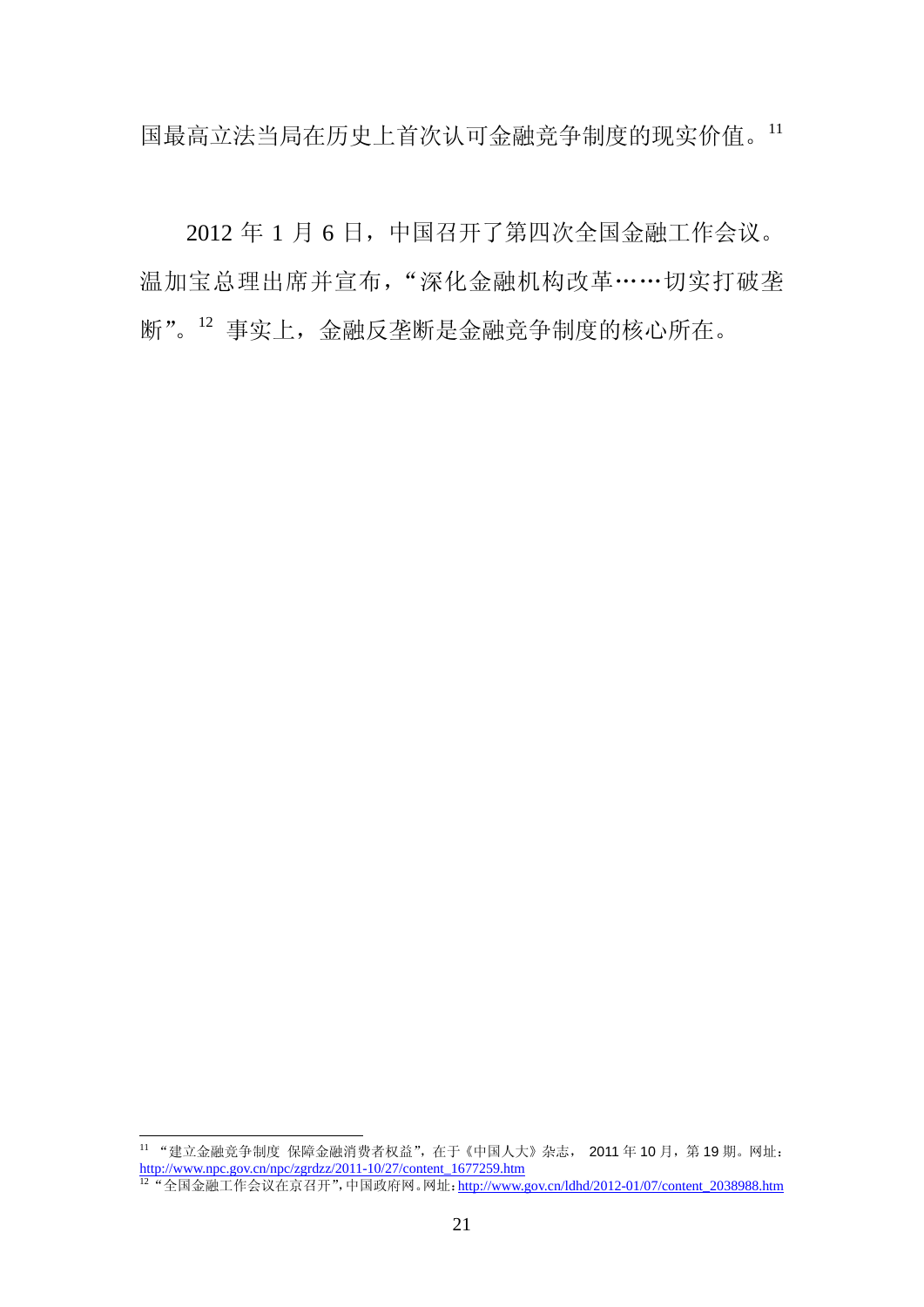### 参考文献

- <span id="page-24-0"></span>1. 李震,"从强化金融竞争制度视角入手对巴塞尔委员会公布的 有关增强银行体系稳健性的一揽子政策建议草案提出改进建 议",载于"巴塞尔委员会",2010 年 4 月。网址: <http://www.bis.org/publ/bcbs165/zhenli.pdf>
- 2. 李震, "从金融竞争制度角度对巴塞尔委员会颁布的《逆周期 资本缓冲建议》进行评述", 载于"巴塞尔委员会", 2010 年 9 月。网址:<http://www.bis.org/publ/bcbs172/zhenli.pdf>
- 3. 李震,"从金融竞争制度视角评述巴塞尔银行委员会拟颁布的 《兼顾风险与绩效的薪酬制度》",载于"巴塞尔委员会", 2010 年 12 月。网址:<http://www.bis.org/publ/bcbs178/zhenli.pdf>
- 4. 李震,"从金融竞争制度视角评述金融稳定理事会发布的《系 统重要性金融机构有效处置》征求意见稿",载于"金融稳定 理事会", 2011 年 9 月 。 网址:

[http://www.financialstabilityboard.org/press/c\\_110909fff.pdf](http://www.financialstabilityboard.org/press/c_110909fff.pdf)

- 5. 李震,"以金融竞争促'十二五'科学发展",载于《中国经 济导报》, 2010 年 12 月 21 日, 第B05 版。网址: [http://www.ceh.com.cn:8080/epaper/ceh/20101221/B05/B05\\_56.](http://www.ceh.com.cn:8080/epaper/ceh/20101221/B05/B05_56.htm) [htm](http://www.ceh.com.cn:8080/epaper/ceh/20101221/B05/B05_56.htm)
- 6. 杨小平,"关于建立金融竞争制度的建议",载于《金融时报》, 2011 年 3 月 11 日。